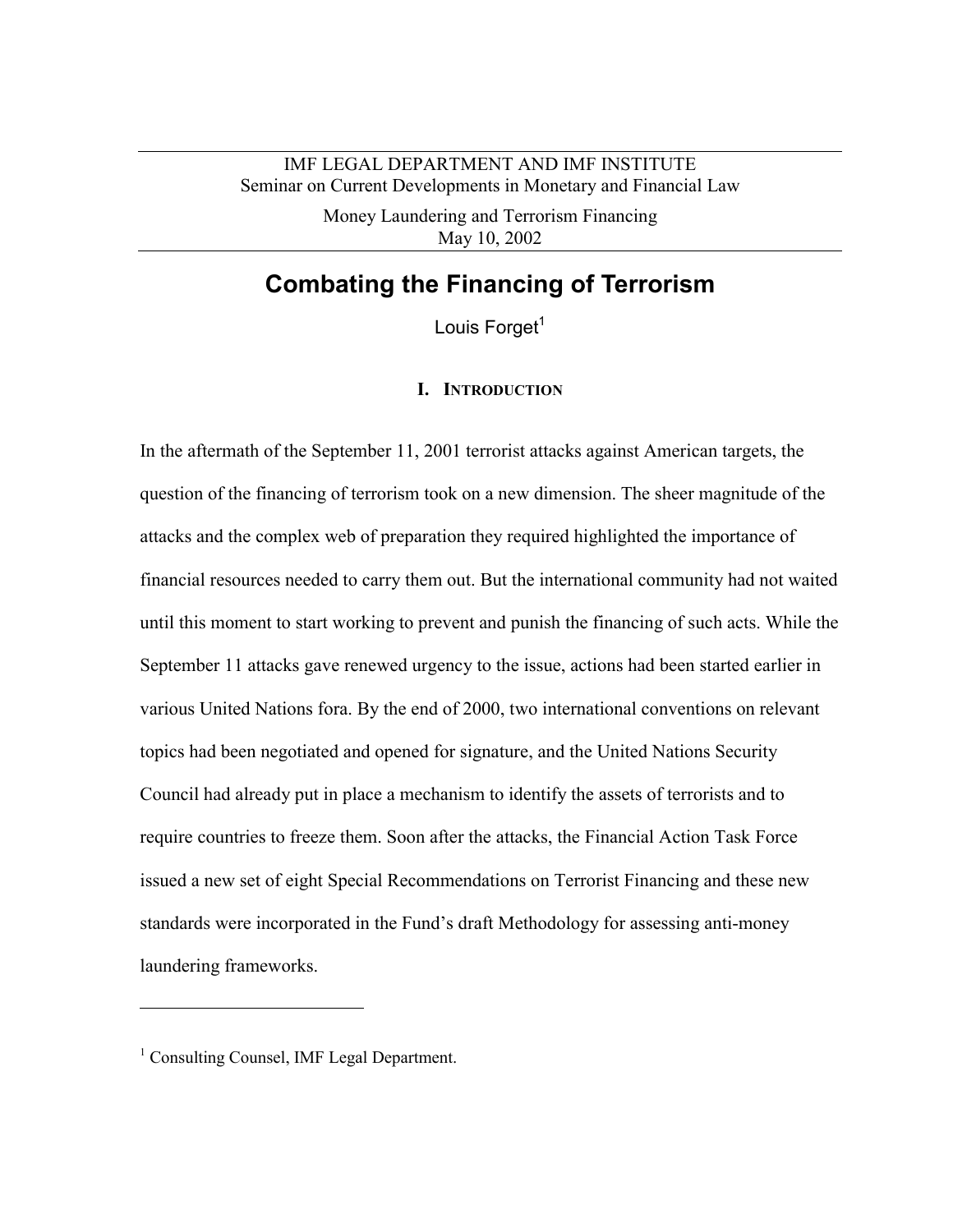The international efforts to curb the financing of terrorism take a comprehensive approach, which combines repressive measures of criminal law with preventive measures. These two approaches have involved the use of different kinds of international instruments. The repressive measures involve agreements among countries to make certain acts criminal offenses in their legislation, and to cooperate among each other by exchanging information and providing mutual legal assistance. The need to ensure uniformity of definitions of the offenses to be criminalized, and the need to organize the greatest degree of cooperation among States in giving each other mutual legal assistance, has led to the use of international treaties to deal with the repressive part of the strategy. Two important international conventions have been negotiated in this respect. They are the International Convention for the Suppression of the Financing of Terrorism<sup>2</sup> (the Financing of Terrorism Convention) and the United Nations Convention against Transnational Organized Crime, also known as the Palermo Convention.<sup>3</sup>

The preventive measures involve the establishment of a regulatory regime for financial institutions that is intended to reduce the scope for using financial systems to collect and transfer funds for terrorism purposes. As these measures must be integrated in the local regulatory framework of each country, they have been contained in more informal arrangements, such as the FATF Recommendations. However, the two approaches are not

<sup>&</sup>lt;sup>2</sup> Adopted by the U.N. General Assembly on December 9, 1999 by Res. A/Res/54/109; 39 ILM 270 (2000).

<sup>3</sup> Adopted by the U.N. General Assembly November 15, 2000 by Res. A/RES/55/25; 40 ILM 335 (2001)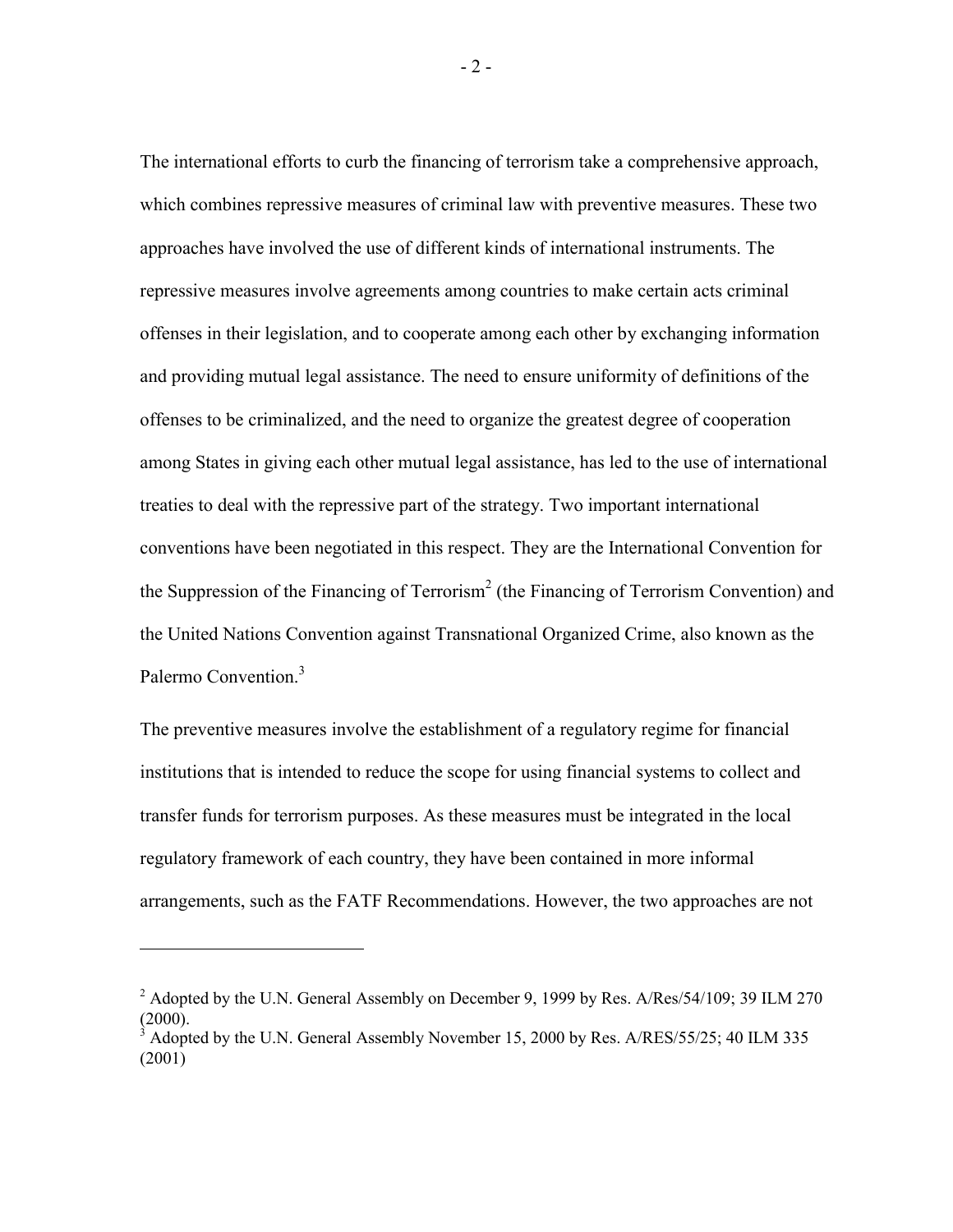isolated, and there is constant interaction between them. The FATF requires that countries become parties to the Financing of Terrorism Convention, and that Convention as well as the Palermo Convention contain provisions obligating countries, in very general language, to implement the preventive measures required by the FATF.

In early 2001, the Fund, in cooperation with other organizations, began developing what was to become the Draft Bank/Fund Methodology for Assessing Legal, Institutional and Supervisory/Regulatory Aspects of Anti-Money Laundering. At the outset, the Fund generally recognized the FATF 40 recommendations "as the appropriate international standard for combating money laundering,"<sup>4</sup> and these were adapted and made operational in the draft Methodology. When in October 2001, the FATF adopted the eight Special Recommendations on Terrorist Financing, those were integrated into the draft Methodology. The FATF Special Recommendations and the draft Methodology require countries to become parties to the Financing of Terrorism Convention and to implement certain UN Security Council resolutions on the prevention and suppression of the financing of terrorist acts. The draft Methodology (but not the FATF) requires countries to also become parties to the Palermo Convention. In order to fully understand the Methodology's coverage of terrorism financing, it is thus necessary to examine the two conventions as well as the United Nations Security Council resolutions, as well as to examine the FATF Special Recommendations.

1

<sup>&</sup>lt;sup>4</sup> International Monetary Fund, International Monetary and Financial Committee (IMFC), communiqué of April 29, 2001, paragraph 14.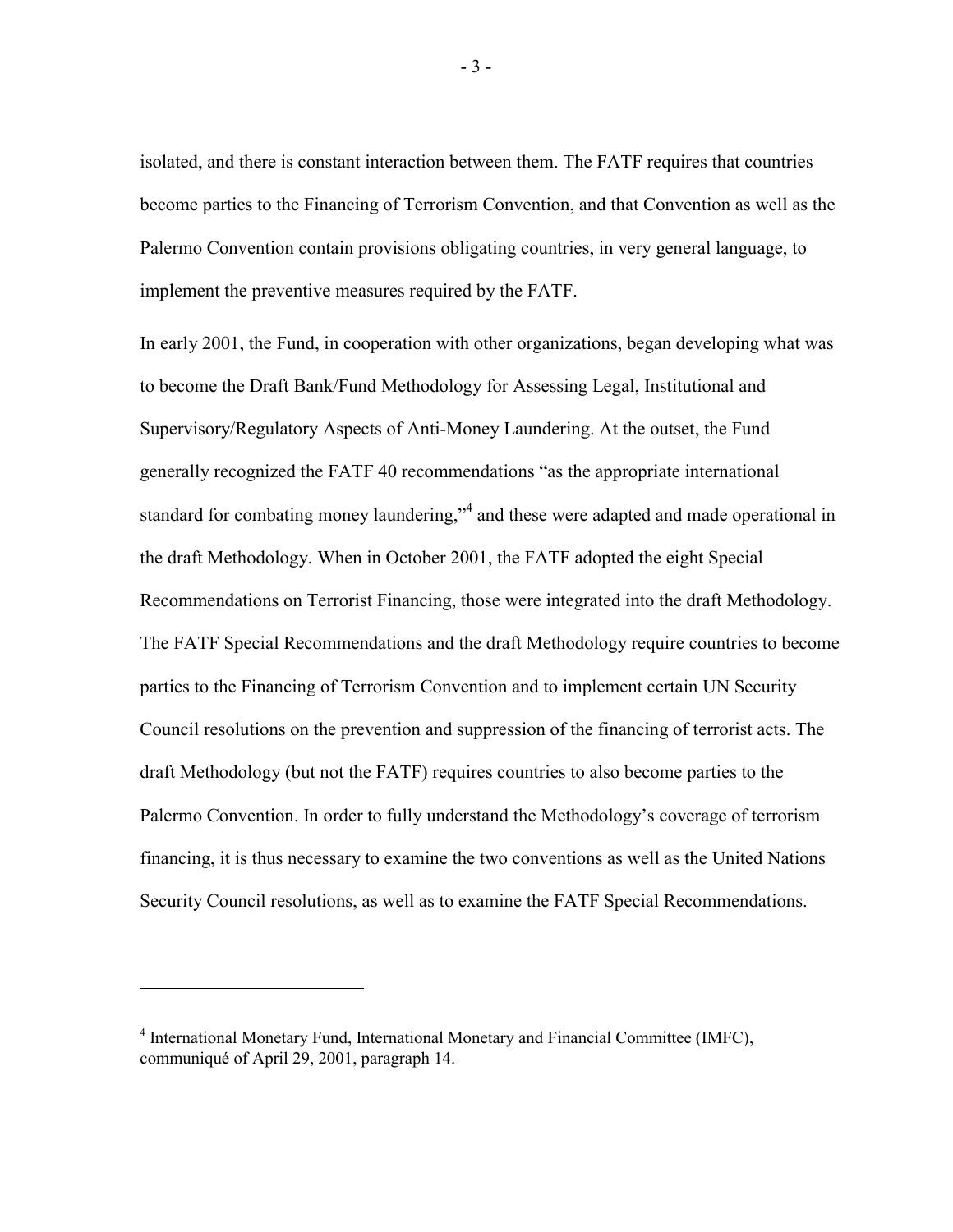In part II of this paper, the two international convention and the Security Council resolution are examined briefly after which, in Part III, the manner in which these instruments are reflected in the Special Recommendations of the FATF and incorporated into the draft Methodology will be discussed.

# **II. INTERNATIONAL LEGAL INSTRUMENTS RELEVANT TO THE COMBATING OF THE FINANCING OF TERRORISM**

The three international instruments that are relevant to the combating of terrorist financing and reflected in the draft Methodology are the International Convention for the Suppression of the Financing of Terrorism, the Palermo Convention, and the Resolutions of the United Nations Security Council on Counter-terrorism. They will be discussed in turn.

#### **A. The International Convention for the Suppression of the Financing of Terrorism**

The most important element in the international arsenal of legal norms to combat the financing of terrorism is without doubt the International Convention for the Suppression of the Financing of Terrorism.

The Convention was elaborated by an ad-hoc committee established by the United Nations General Assembly in 1998 and adopted by the General Assembly on December 9, 1999. The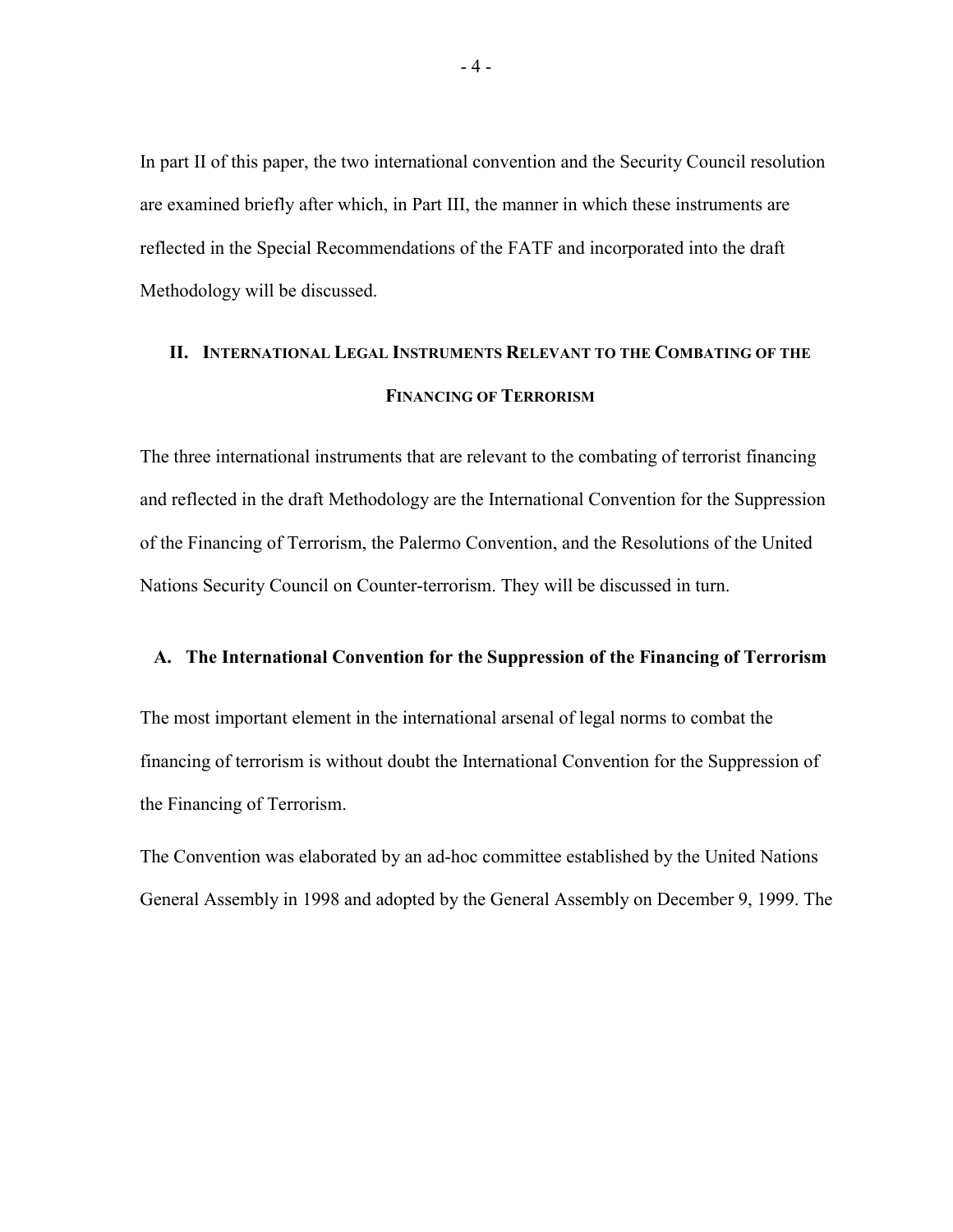Convention has been signed by 132 States. It came into force on April 10, 2002, among the 31 States that had ratified it.<sup>5</sup>

The Convention contains three main obligations for States parties. First, States parties must establish the offense of financing of terrorism in their criminal legislation. Second, they must engage in wide-ranging cooperation with other states parties and provide them with legal assistance. Third, they must enact certain requirements concerning the role of financial institutions in the detection and reporting of evidence of financing of terrorism.

## **Criminalization of Terrorism Financing**

The Convention requires each party to adopt measures: (a) to establish under its domestic law the offenses of financing of terrorism set out in the Convention, and (b) to make these offenses punishable by appropriate penalties which take into account the grave nature of the offenses.<sup>6</sup> There are two main elements to the offenses established by the Convention: first, the act must be one of *financing*, and second, what is being financed must be an act of *terrorism*.

Financing is defined very broadly as *providing or collecting funds, knowing that they will be used in the commission of certain defined acts.* The element of financing is established if a person "by any means, directly or indirectly, unlawfully and willfully, provides or collects

 $<sup>5</sup>$  As of July 29, 2002, the Convention was in force among 42 countries.</sup>

<sup>6</sup> Financing of Terrorism Convention, Article 4.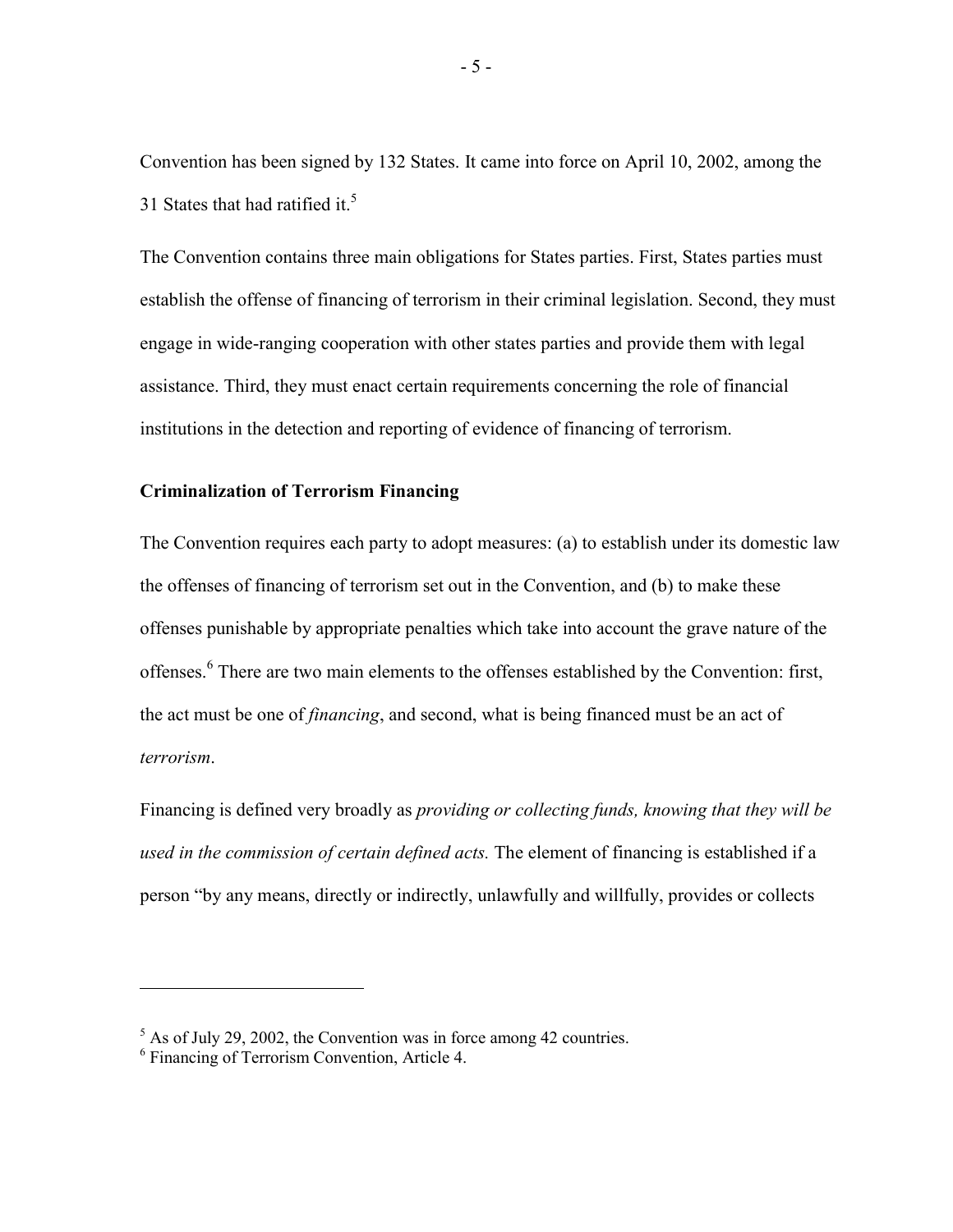funds with the intention that they should be used or in the knowledge that they are to be used, in full or in part, in order to carry out one of two types of acts defined in [the Convention]. $\cdot$ <sup>7</sup>

Acts of terrorism are defined by reference to two separate sources. The first is a list of nine other international conventions which were opened for signature from 1970 to 1997, and which require the parties to them to establish various terrorism offenses. The list is set out in the Annex to the Convention.<sup>8</sup> The Convention allows a State to exclude a convention from the list, but only if the State is not a party to it. When the State becomes a party to one of the listed conventions, that convention is automatically added to the list of conventions applicable to that State. Conversely, when a States ceases to be a party to one of the listed conventions, it automatically ceases to be included in the list for purposes of that State.<sup>9</sup> The second source is a "self-contained" definition of terrorism set out in the Convention itself. This definition is the first definition of terrorism contained in an international

<sup>7</sup> *Ibid*., Article 2, paragraph 1.

<sup>&</sup>lt;sup>8</sup> The conventions are: 1. the Convention for the Suppression of Unlawful Seizure of Aircraft, done at The Hague on 16 December 1970; 2. the Convention for the Suppression of Unlawful Acts against the Safety of Civil Aviation, done at Montreal on 23 September 1971; 3. the Convention on the Prevention and Punishment of Crimes against Internationally Protected Persons, including Diplomatic Agents, adopted by the General Assembly of the United Nations on 14 December 1973; 4. the International Convention against the Taking of Hostages, adopted by the General Assembly of the United Nations on 17 December 1979; 5. the Convention on the Physical Protection of Nuclear Material, adopted at Vienna on 3 March 1980; 6. the Protocol for the Suppression of Unlawful Acts of Violence at Airports Serving International Civil Aviation, supplementary to the Convention for the Suppression of Unlawful Acts against the Safety of Civil Aviation, done at Montreal on 24 February 1988; 7. the Convention for the Suppression of Unlawful Acts against the Safety of Maritime Navigation, done at Rome on 10 March 1988; 8. the Protocol for the Suppression of Unlawful Acts against the Safety of Fixed Platforms located on the Continental Shelf, done at Rome on 10 March 1988; and 9. the International Convention for the Suppression of Terrorist Bombings, adopted by the General Assembly of the United Nations on 15 December 1997.

<sup>&</sup>lt;sup>9</sup> Financing of Terrorism Convention, Article 2, paragraphs 2 (a) and (b).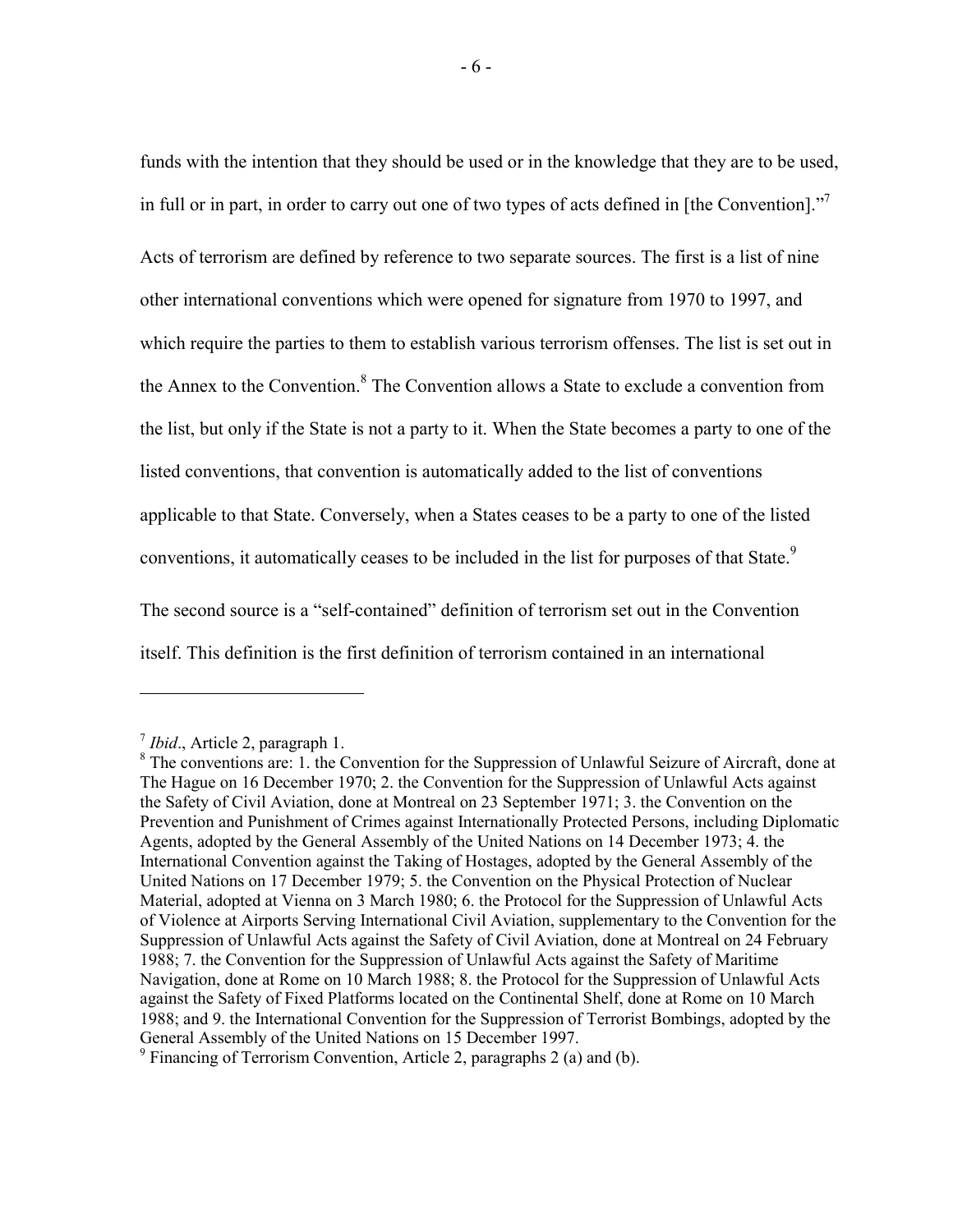agreement. It defines terrorism as: "Any […] act intended to cause death or serious bodily injury to a civilian, or to any other person not taking an active part in the hostilities in a situation of armed conflict, when the purpose of such act, by its nature or context, is to intimidate a population, or to compel a Government or an international organization to do or to abstain from doing any act."<sup>10</sup>

Other aspects of the definition of the crimes defined in the Convention may be mentioned:

- For an act to constitute an offense under the Convention, it is not necessary that the funds be actually used to commit one of the defined offenses.<sup>11</sup>
- The fact of participating as an accomplice in the commission of an offense, and the fact of organizing or directing the commission of the offense are also criminalized in the same way as the offense itself.<sup>12</sup>
- Contributing to the commission of the offense by a group of persons acting with a common purpose, is also considered as committing an offense under the Convention, provided the contribution is intentional, and provided (i) it is made with the aim of furthering the criminal activity or criminal purpose of the group, where such activity or purpose involves the commission of an offense under the Convention; or (ii) it is

<sup>10</sup> *Ibid*., Article 2, paragraph 1 (b).

<sup>&</sup>lt;sup>11</sup> Palermo Convention, Article 2, paragraph 3.

<sup>12</sup> *Ibid*., Article 2, paragraph 5.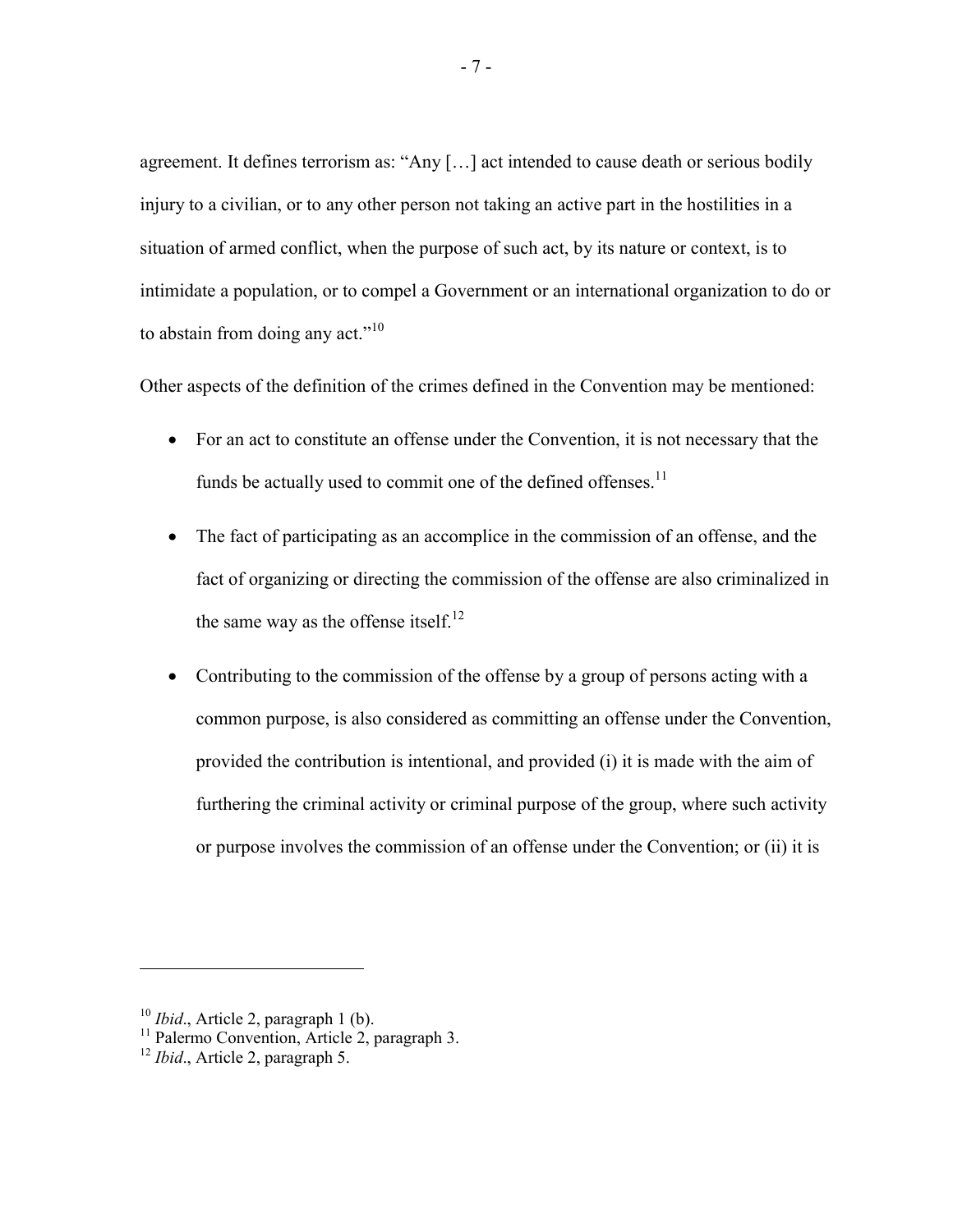made in the knowledge of the intention of the group to commit an offense under the Convention.<sup>13</sup>

- Attempts to commit the acts are also criminalized in the same way as the offenses themselves.<sup>14</sup>
- The facts must be international; the Convention does not apply where the offense was committed in a single State.<sup>15</sup>
- Legal entities may be held liable for the offenses set out in the Convention, but the liability need not be criminal; it may also be civil or administrative.<sup>16</sup>
- The financing of terrorism offense may not be excused by considerations of a political, philosophical, ideological, racial, ethnic, religious or other similar nature.<sup>17</sup>

## **International Cooperation**

To ensure the greatest degree of cooperation between the parties with respect to the criminalization of the offenses under the Convention, the Convention contains detailed provisions on international cooperation, including mutual legal assistance and extradition. These provisions tend to go further than the nine conventions listed in the Annex in requiring cooperation among States parties in providing each other mutual legal assistance, and the

<sup>14</sup> *Ibid.*, Article 3, paragraph 4.

<sup>16</sup> *Ibid*., Article 5.

<u>.</u>

<sup>13</sup> *Ibid*., Article 2, paragraph 5 (c).

<sup>15</sup> *Ibid*., Article 3.

<sup>17</sup> *Ibid*., Article 6.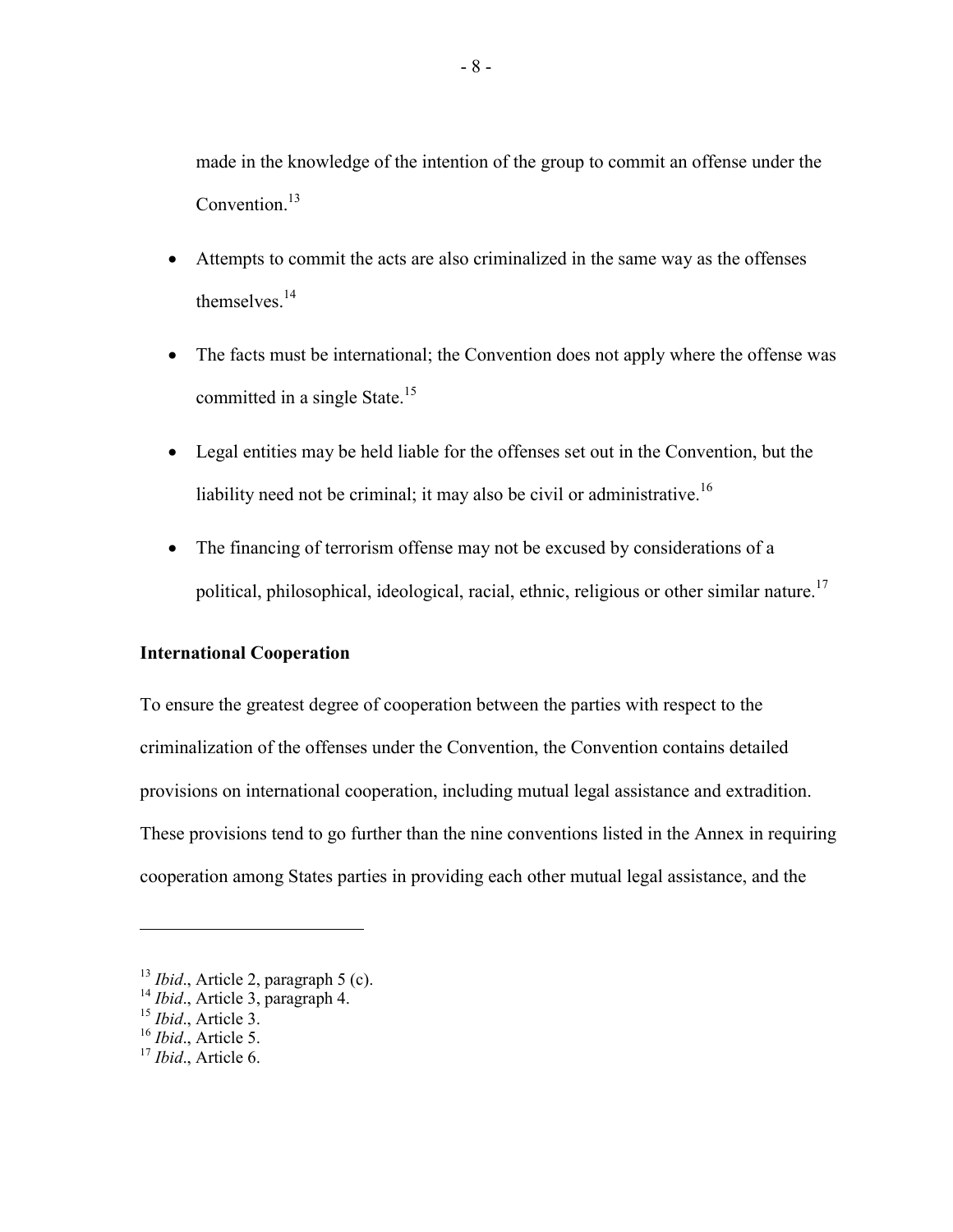establishment of a uniform, detailed and thorough framework for international cooperation in the area of terrorist financing may well be one of the important achievements of the Convention.

The areas of international cooperation covered by the Convention include measures to be taken when an offender or alleged offender is found to be on the territory of a State party, extradition and mutual legal assistance.

When a State party receives information that an offender or alleged offender is present in its territory, and after appropriate investigation, the State party must take the person into custody and notify the other States parties that have jurisdiction over the offense and indicate whether it intends to exercise its jurisdiction and prosecute the person.<sup>18</sup> The offenses established under the Convention are to be deemed to be extraditable offenses, and States parties that require a treaty in order to extradite an offender my consider the Convention as fulfilling this requirement.<sup>19</sup> Unless it agrees to extradite the person to the State party that claims jurisdiction, the State party must, without exception, prosecute the person.<sup>20</sup>

The State parties also undertake to give each other "the greatest measure of assistance in connection with criminal investigations or criminal or extradition proceedings in respect of the offenses [established pursuant to the Convention]."<sup>21</sup> Requests for legal assistance under the Convention may not be refused on the grounds of bank secrecy, and the offenses set out

<sup>18</sup> *Ibid*., Article 9.

<sup>19</sup> *Ibid*., Article 11, paragraph 2.

<sup>20</sup> *Ibid*., Article 10, paragraph 1.

<sup>21</sup> *Ibid*., Article 12, paragraph 1.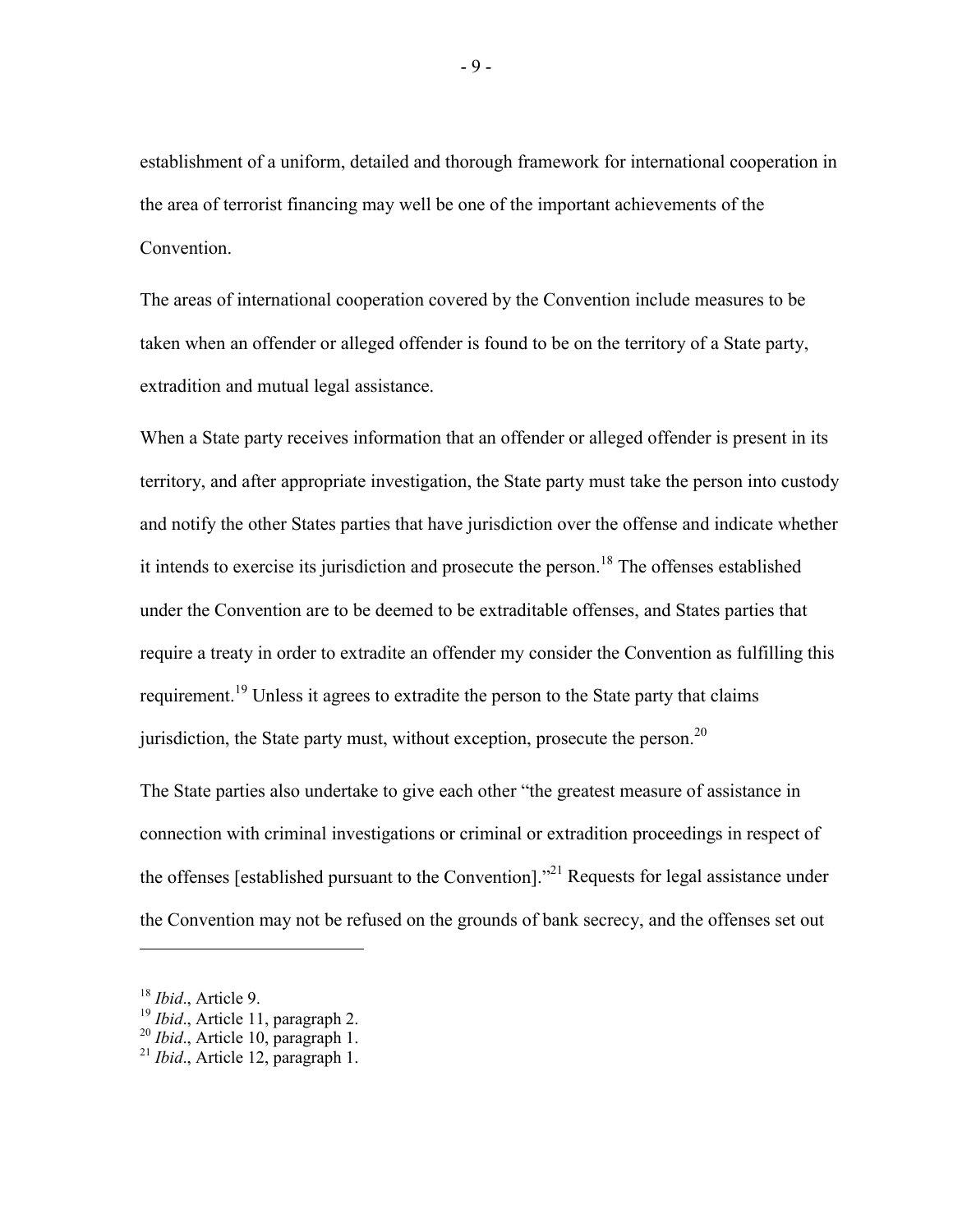in it are not to be considered for purposes of extradition or mutual legal assistance as fiscal<sup>22</sup> or political $^{23}$  offenses.

## **Rules for Financial Institutions**

The obligation of States to criminalize the financing of terrorism is unconditional. By contrast, only a few general provisions of the Convention which deal with preventive measures, which are set out in Article 18, are obligatory.<sup>24</sup> Most of the detailed provisions are expressed as obligations of the States parties to consider requiring certain things, rather than obligating them to do them. This reflects the nature of the preventive measures, which are to a large extent borrowed from the FATF recommendations.

The State parties are required to cooperate in the prevention of the offenses established by the Convention by taking all practicable measures, *inter alia*, by adapting their domestic legislation, if necessary, to prevent and counter preparations in their respective territories for the commission of those offenses within or outside their territories, including (a) measures to prohibit in their territories illegal activities of persons and organizations that knowingly encourage, instigate, organize or engage in the commission of the offenses established in the Convention, and (b) measures requiring financial institutions and other professions involved in financial transactions to utilize the most efficient measures available for the identification of their usual or occasional customers, as well as customers in whose interest accounts are

<sup>22</sup> *Ibid*., Article 13.

<sup>23</sup> *Ibid*., Article 14.

 $24$  Article 18 of the Convention is set out in Annex I.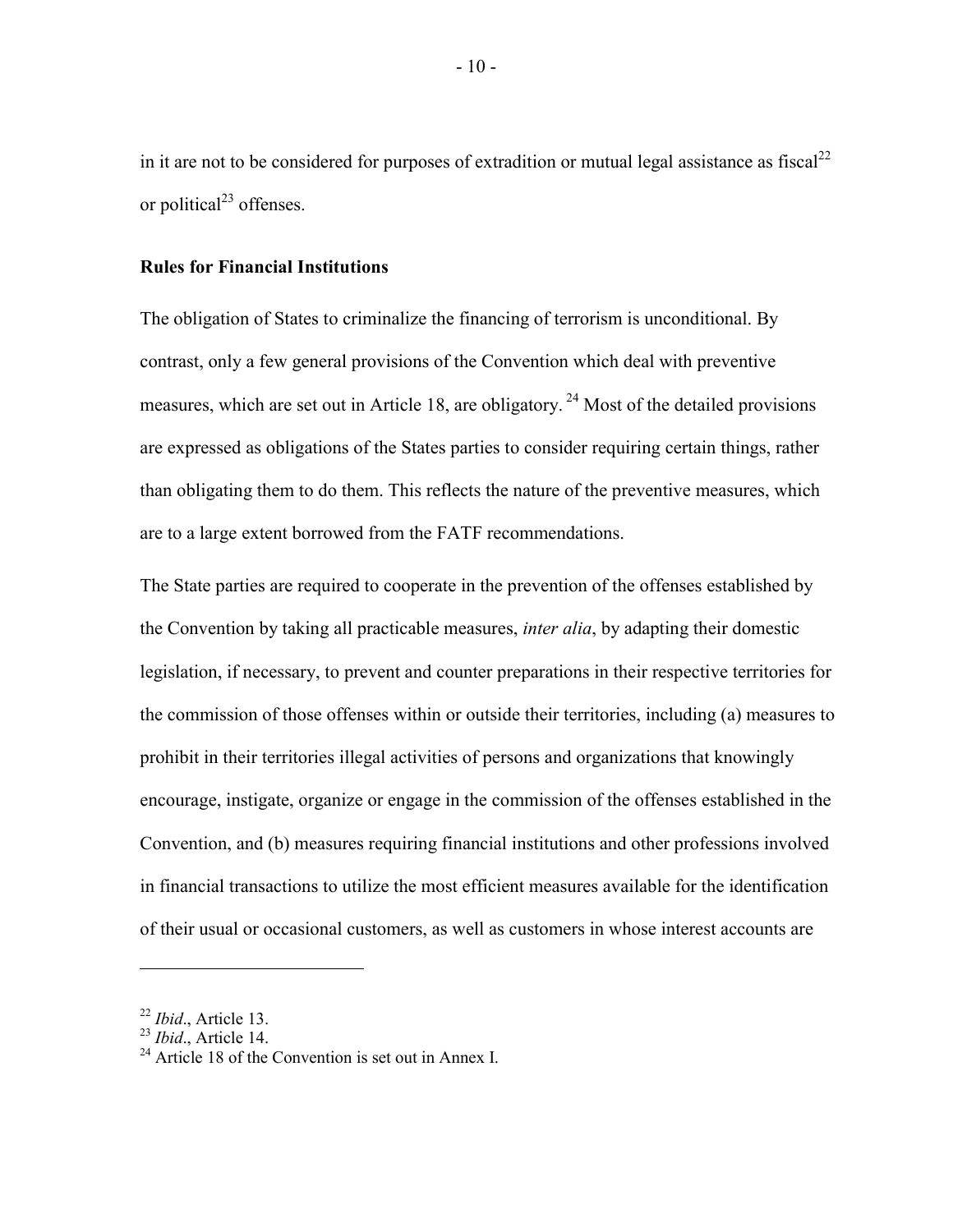opened, and to pay special attention to unusual or suspicious transactions and report transactions suspected of stemming from a criminal activity.

For this purpose, the States parties are required to consider adopting rules that are borrowed from the FATF 40 Recommendations, including:

- prohibiting the opening of accounts, the holders or beneficiaries of which are unidentified or unidentifiable, and measures to ensure that financial institutions verify the identity of the real owners of such transactions;
- with respect to the identification of legal entities, requiring financial institutions to verify the legal existence and the structure of the customer
- requiring financial institutions to report promptly to the competent authorities all complex, unusual large transactions and unusual patterns of transactions, which have no apparent economic or obviously lawful purpose, without fear of assuming criminal or civil liability for breach of any restriction on disclosure of information if they report their suspicions in good faith; and
- requiring financial institutions to maintain, for at least five years, all transaction records.

In addition, the States parties are required to establish and maintain channels of communication between their competent agencies and services (which could be the financial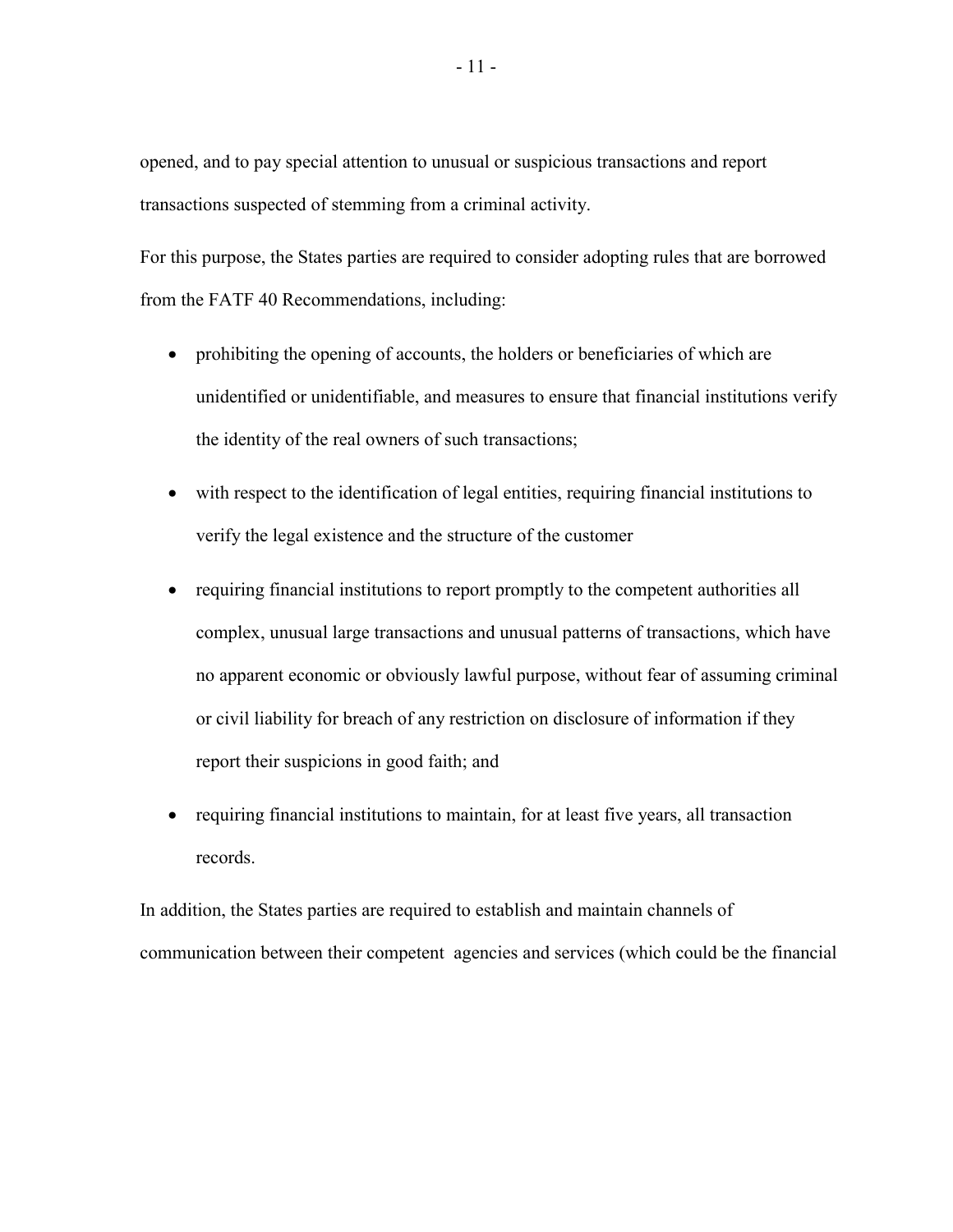intelligence units) to facilitate the secure and rapid exchange of information concerning the offenses established under the Convention.<sup>25</sup>

In the Convention, the main elements of the FATF recommendations on money laundering are made part of an international agreement, but not quite in a fully binding way. The States parties are not obligated to implement these measures, but only to consider implementing them. As we will see, the Palermo Convention has a similar structure and also stops short of obligating the States parties to implement the FATF recommendations.

## **B. The Palermo Convention**

The United Nations Convention against Transnational Organized Crime is the first international instrument to deal comprehensively with transnational organized crime. Its importance for the combat against terrorist financing is easy to understand, if we bear in mind the links that are often established between organized criminal organizations and terrorist organizations. While the Convention on the Suppression of the Financing of Terrorism and the Palermo Convention were negotiated separately and are structured somewhat differently, they are in fact complementary.

The original idea for a convention on international organized crime was proposed by Poland in the United Nations General Assembly in 1996. The Convention was elaborated over 24

<sup>&</sup>lt;sup>25</sup> Financing of Terrorism Convention, Article 18, Paragraph 3 (a).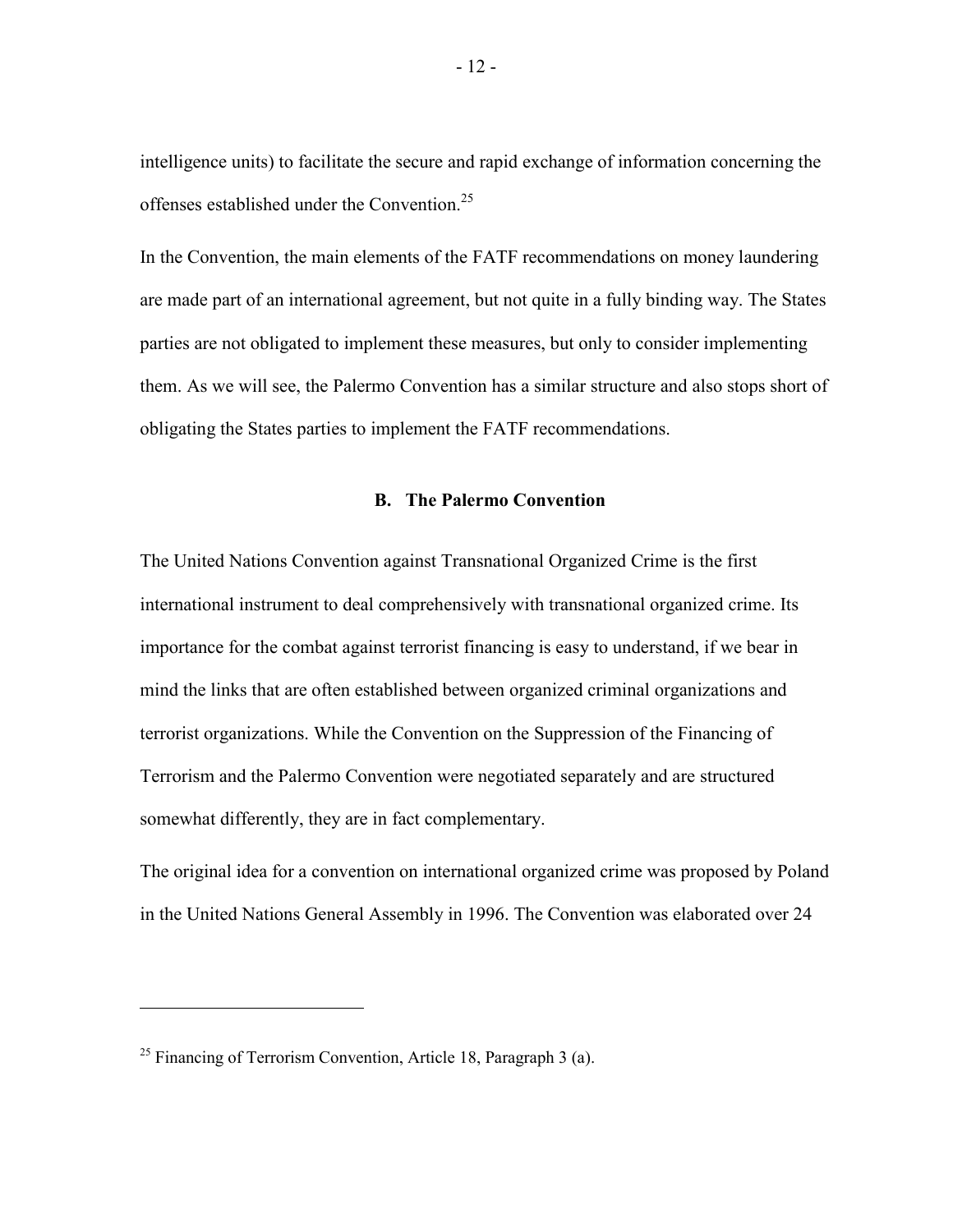months of 1999 and 2000. It was opened for signature in December 2000. As of July 29, 2002, it has been signed by 141 States, and ratified by 16 States.

The purpose of the Convention is "to promote cooperation to prevent and combat transnational crime more effectively.<sup>226</sup> It consists of the Convention itself, and of three protocols: one on the prevention, suppression and punishment of trafficking in persons, specially women and children, one against the smuggling of migrants, and one, which has not been finalized, against the illicit manufacturing of, and trafficking in firearms.

As in the case of the Financing of Terrorism Convention, the Palermo Convention contains provisions requiring States parties to criminalize certain acts, provisions on international cooperation and also provisions related to prevention. But the Palermo Convention contains one additional feature that the other one is lacking. That is a mechanism under which the parties agree to follow up on their own implementation of the Convention. By Article 32, the Parties establish a Conference of the Parties "to improve the capacity of States Parties to combat transnational organized crime and to promote and review the implementation of the Convention." The Conference of the Parties could function in much the same way as the FATF itself, since it has the power to require the parties to provide information on the manner in which they have implemented the provisions of the Convention, and to make recommendations to improve its implementation. Experience indicates that such follow-up

<sup>&</sup>lt;sup>26</sup> Palermo Convention, Article 1.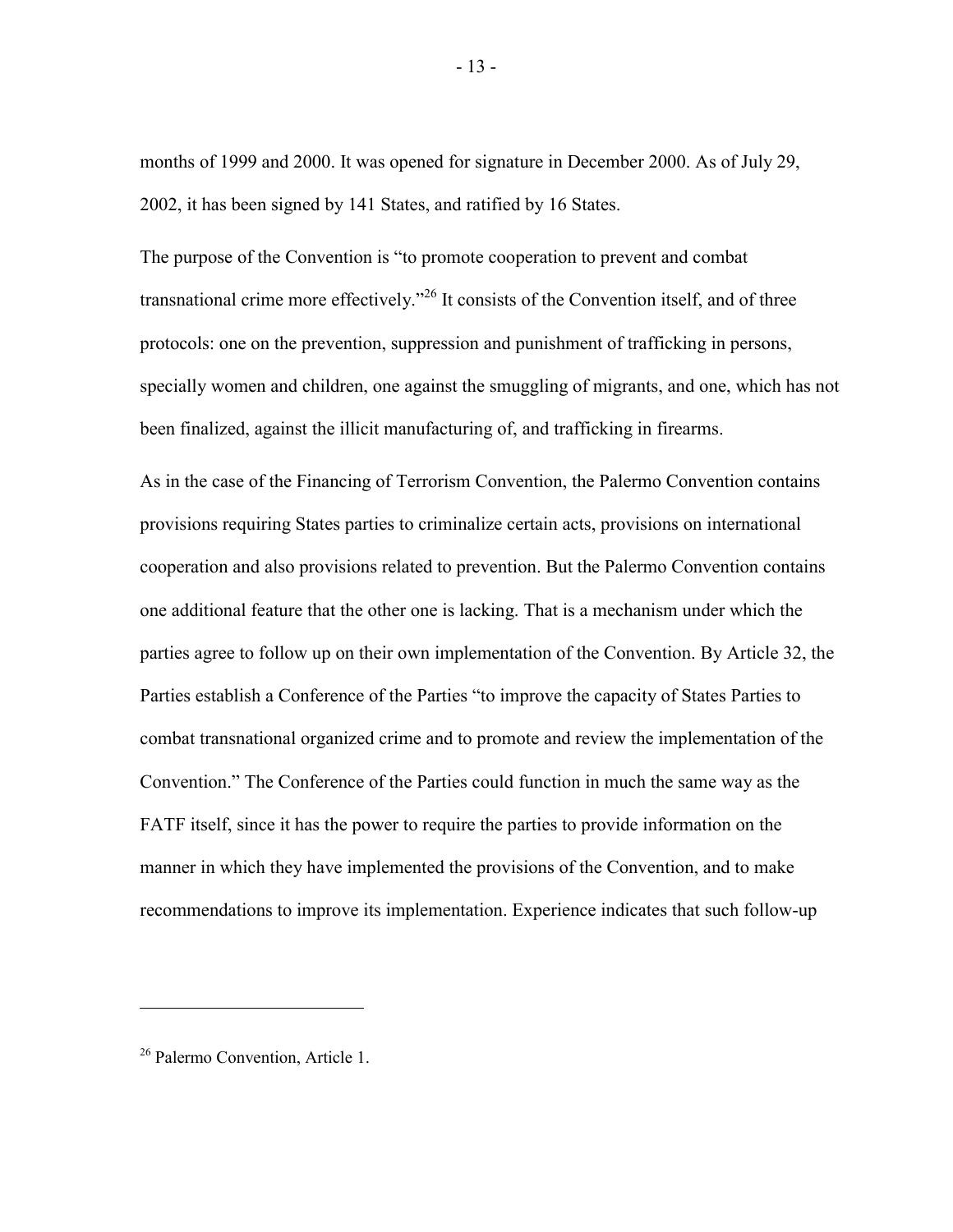mechanisms can be powerful tools to ensure full and uniform implementation of international commitments by the States parties.<sup>27</sup>

## **Criminalization of Certain Acts**

The Convention applies to the prevention, investigation and prosecution of (i) offenses established by the Convention; (ii) other serious crimes, which are defined as conduct constituting an offense punishable by a maximum deprivation of liberty of at least four years of a more serious penalty; provided in each case that the offense is transnational in nature and involves an organized criminal group.<sup>28</sup> The offenses established in the Convention are: (i) participation in an organized criminal group; (ii) laundering of the proceeds of crime; (iii) corruption; and (iv) obstruction of justice. With respect to money laundering, the Convention follows the language of the 1988 Vienna Convention. In addition, it requires States to seek to apply money laundering to "the widest range predicate offenses,"<sup>29</sup> and in any case to include the offenses established by the Convention.<sup>30</sup>

 $27$  Examples of such follow-up mechanisms are can be found in the related field of anti-corruption: the Convention on Combating Bribery of Foreign Public Officials in International Business Transactions establishes the OECD Working Group on Corruption as the Convention's follow-up mechanism; the Criminal Law Convention on Corruption and the Civil Law Convention on Corruption refer to the Group of States Against Corruption (GRECO) established by the Council of Europe as the follow-up mechanism under these conventions. In May 2001, the States Parties to the Inter-American Convention against Corruption established a mechanism for follow-up on implementation of that Convention, which did not originally have such a mechanism.

<sup>&</sup>lt;sup>28</sup> Palermo Convention, Article 3, paragraph 1. The Convention also applies to "protocol offenses", *i.e.*, offenses established under one of the three protocols to the Convention.

<sup>29</sup> *Ibid*., Article 6, paragraph 2 (a).

<sup>30</sup> *Ibid*., Article 6, paragraph 2 (b).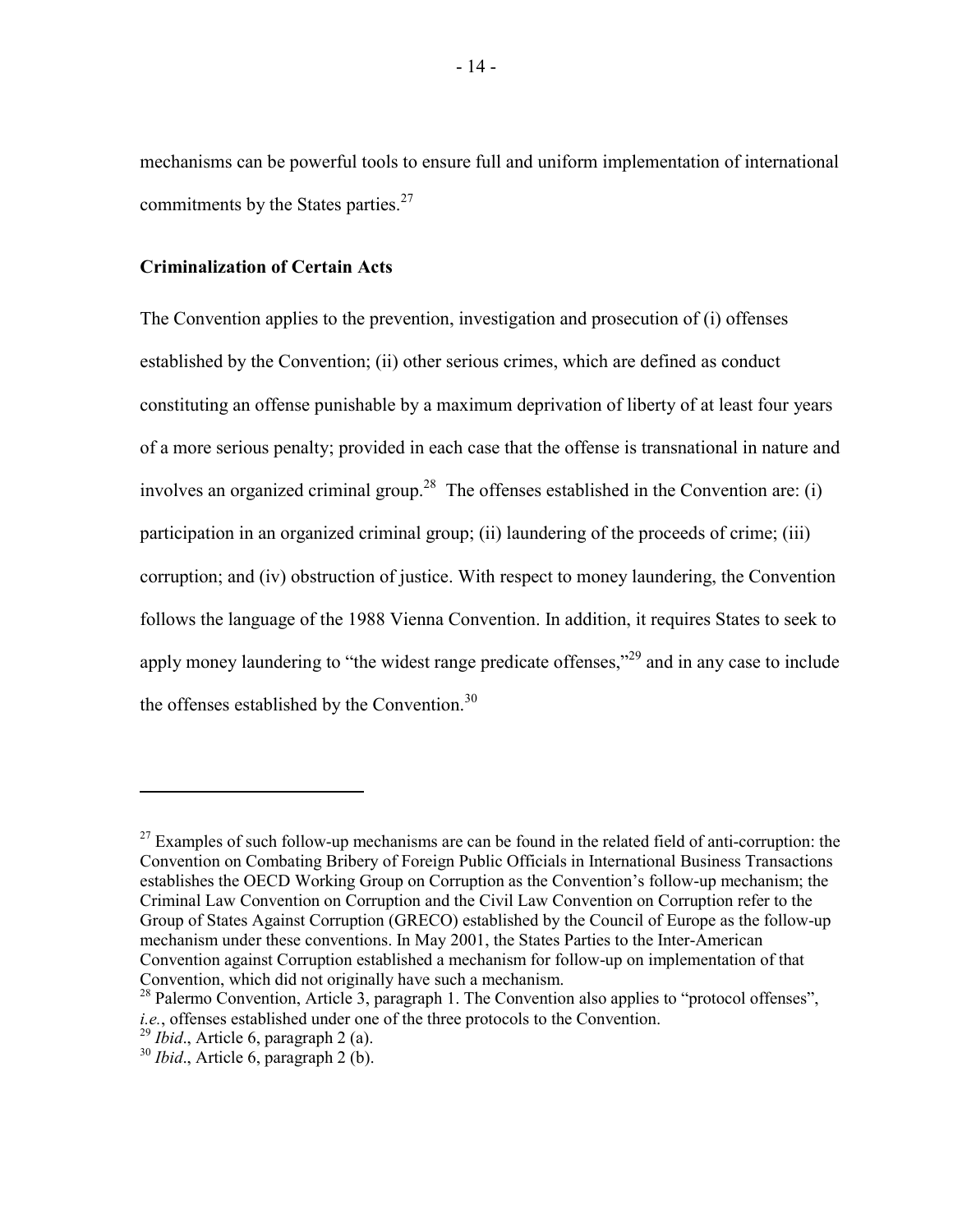The Convention does not refer specifically to crimes of terrorism, and the definition of 'organized criminal group' used in the Convention may lead to the exclusion of terrorist groups from the scope of the Convention. The Ad Hoc Committee of the General Assembly that negotiated the Convention appears to have been aware that this constituted a significant omission. In its *travaux préparatoires* the Committee noted "with deep concern the growing links between transnational organized crime and terrorist crimes" and expressed its strong conviction that that the Convention would constitute "an effective tool and the necessary legal framework for international cooperation in combating, inter alia, such criminal activities as money-laundering, corruption, […], and the growing links between transnational organized crime and terrorist crimes."31

Questions concerning the applicability of the Convention to crimes of terrorism may be raised with respect to the criminalization provisions of the Convention, and with respect to the provisions dealing with international cooperation. With respect to criminalization, although the Convention applies only to the offenses of money laundering, corruption and obstruction of justice when the offense is transnational and involves an organized criminal group, the Convention requires the criminalization of these offenses, "independently of the transnational nature or the involvement of an organized criminal group" (except for the

1

<sup>31</sup> United Nations General Assembly, *Report of the Ad Hoc Committee on the Elaboration of a Convention against Transnational Organized Crime on the work of its first to eleventh sessions, Addendum, Interpretative notes for the official record (travaux préparatoires) of the negotiation of the United Nations Convention against Transnational Organized Crime and the Protocols thereto*, paragraph 7. The Ad Hoc Committee also expressed the view that the Ad Hoc Committee of the General Assembly established to develop what was to become the Financing of Terrorism Convention 'should take into consideration the provisions of the [Palermo] Convention (*Id*.)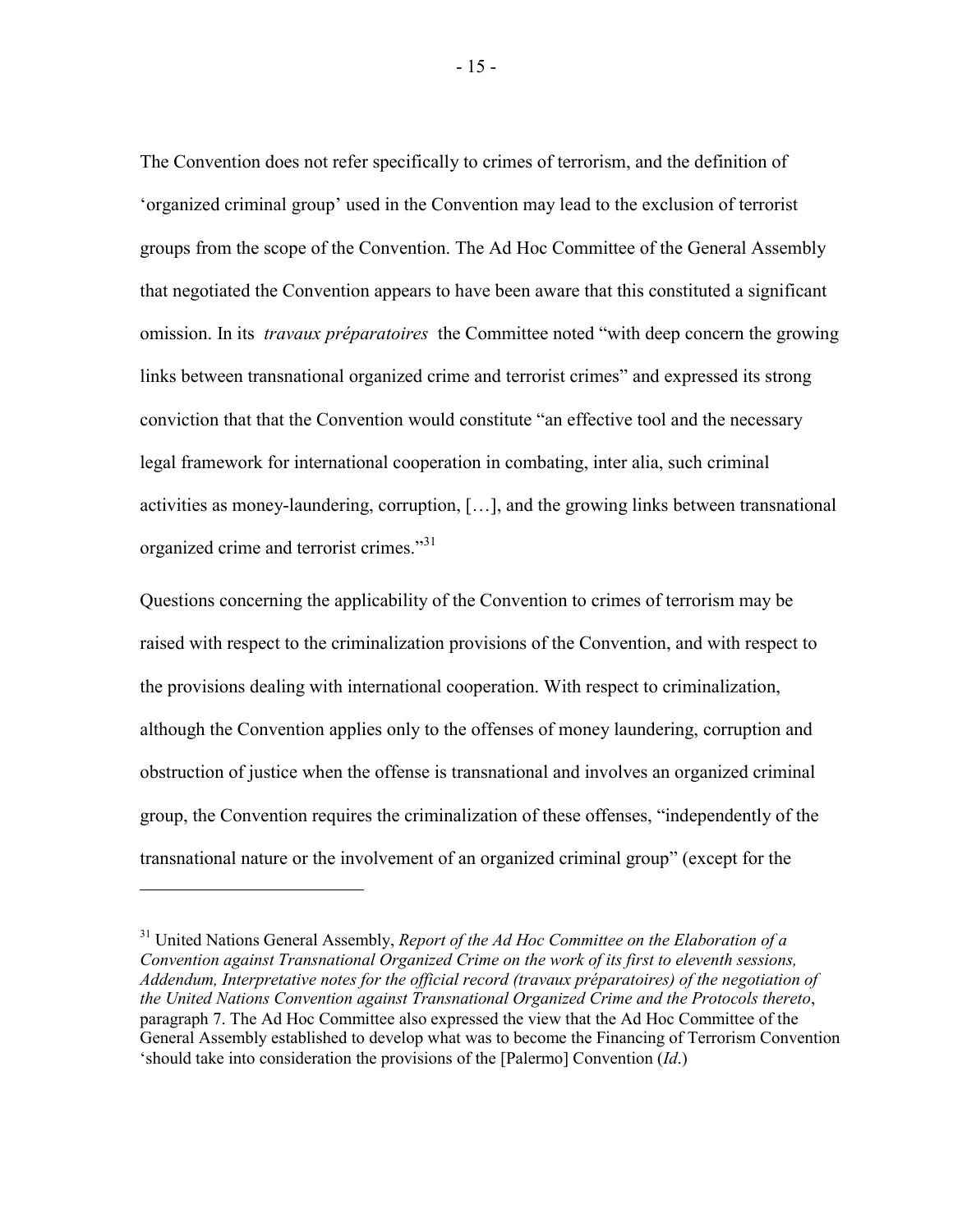offense of participation in an organized criminal group).<sup>32</sup> Thus the parties are required to criminalize money laundering, corruption and obstruction of justice domestically, without reference to an international element or to organized criminal group. These offenses will be incorporated in the domestic law of the States parties independently of any reference to an organized criminal group, and members of organized terrorist groups may be prosecuted under them as any other person. In the case of money laundering, the Convention requires that States parties apply it to "the widest range of predicate offenses", including all serious crimes as the term is defined in Article 2 of the Convention (i.e., crimes punishable by a maximum deprivation of liberty of at least four years or a more serious penalty), as well as participation in an organized criminal group, corruption and obstruction of justice, as these offenses are defined in the Convention.<sup>33</sup>

The parties must also criminalize the offenses of participation in an organized criminal group set out in Article 5 (without reference to an international element). There are two such offenses, the first one having two separate definitions: (a) (i) agreeing with one or more persons to commit a serious crime for a purpose relating directly or indirectly to the obtaining of a financial or other material benefit, or (ii) knowingly taking an active part in the criminal activities of an organized criminal group or in other activities of such a group in the knowledge that such participation will contribute to the achievement of the criminal aims of

<sup>32</sup> Palermo Convention Article 34, paragraph 2.

<sup>&</sup>lt;sup>33</sup> *Ibid.*, Article 6, paragraph 2. The Convention allows countries that use a list of offenses (rather than a generic definition of predicate offenses) to include at a minimum "a comprehensive range of offences associated with organized criminal groups" (*Ibid*., paragraph 2 (b)).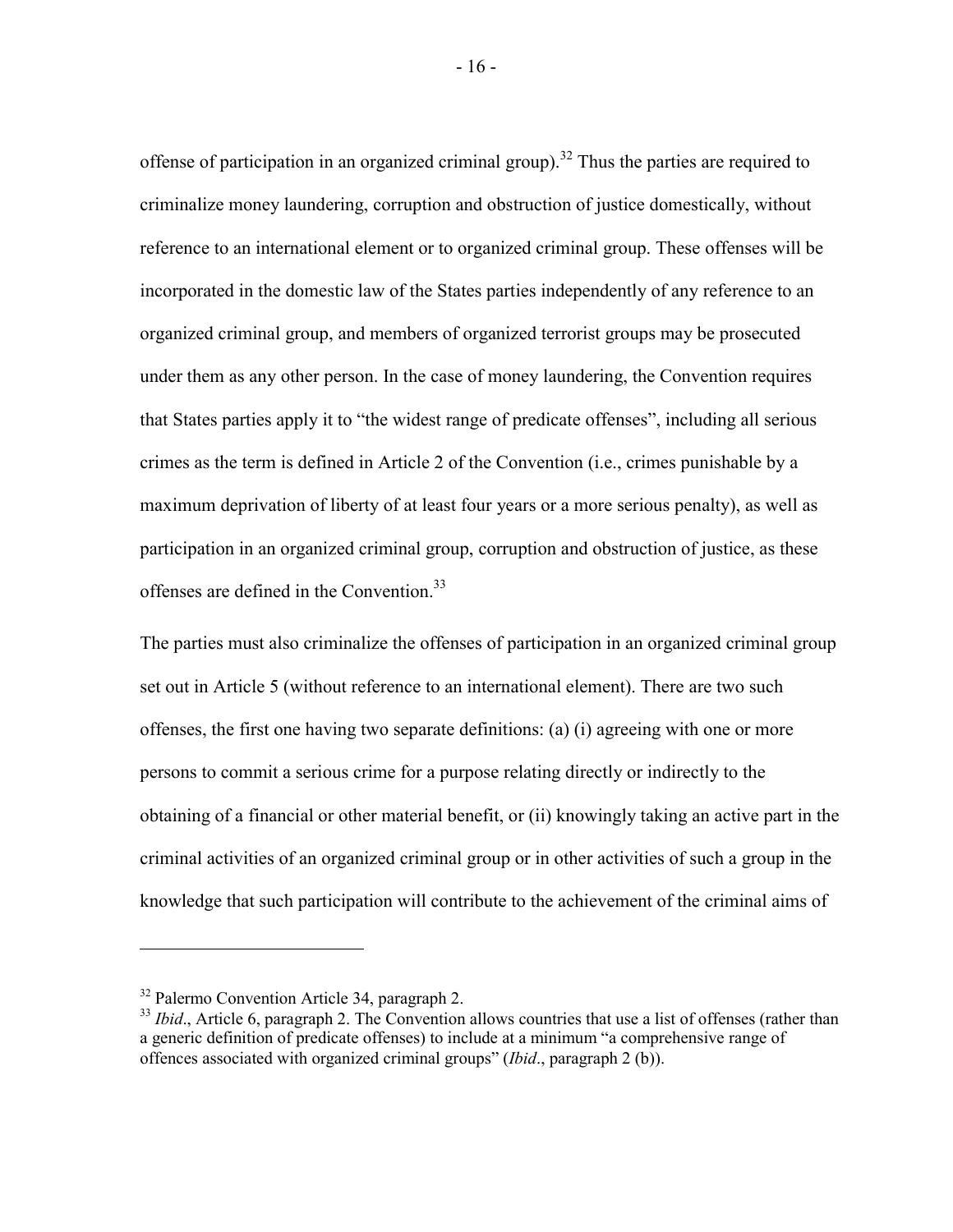the group; and (b) organizing, directing, aiding, abetting, facilitating or counseling the commission of serious crimes involving an organized criminal group.

The first definition does not actually use the expression 'organized criminal group', and simply requires that the objective of the agreement to commit a serious crime be to obtain a financial or other material benefit.<sup>34</sup> This definition would not seem to leave room for including agreements to commit terrorist crimes.

The other two definitions have in common that they make reference to the existence of an organized criminal group, and this term is defined in the Convention as requiring that the group pursues, directly or indirectly, a financial or other material benefit.<sup>35</sup> If this requirement is to be taken literally, it excludes organizations whose only objective is a political or religious one, which in turn implies that Article 5 does not extend to participation in organized terrorist groups.

However, there may be room for a wider reading of the expression 'in order to obtain a financial or other material benefit'. The *travaux préparatoires* state that this expression "should be understood broadly, to include, for example, crimes in which the predominant motivation may be sexual gratification, such as the receipt or trade of materials by members

 $34$  The Convention recognizes that in some jurisdiction, this definition requires the involvement of an organized criminal group, and allows this requirement to be included in the offense as it is criminalized in these jurisdictions.

<sup>&</sup>lt;sup>35</sup> The Convention defines "organized criminal group" as "a structured group of three or more persons, existing for a period of time and acting in concert with the aim of committing one or more serious crimes or offences established in accordance with this Convention, in order to obtain, directly or indirectly, a financial or other material benefit." (Article 2 (a)).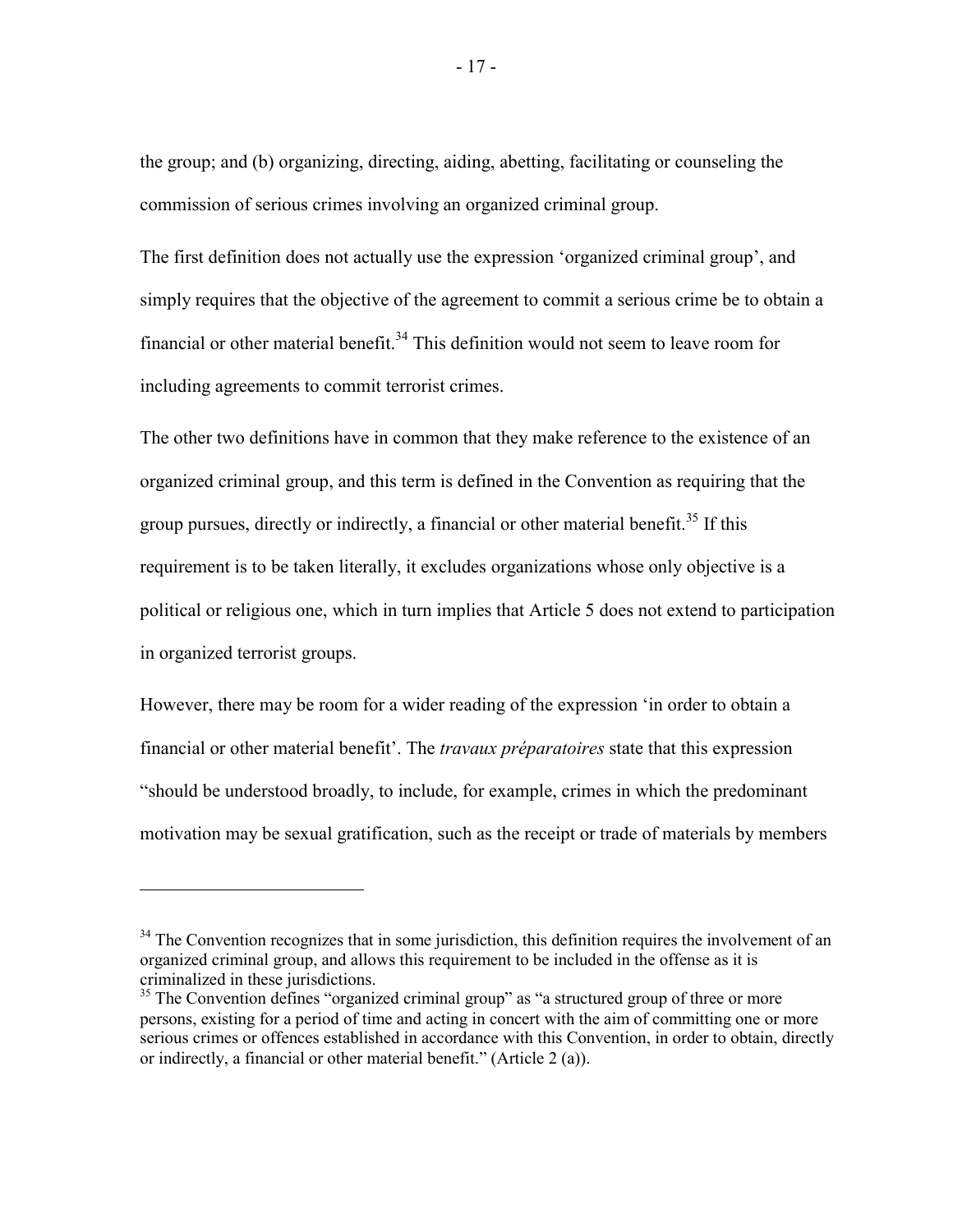of child pornography rings, the trading of children by members of paedophile rings, or costsharing among ring members."<sup>36</sup> Under this reading, organized terrorist groups could be included in the scope of 'organized criminal group' for purposes of Article 5 even if their predominant motivation was religious or political, as long as the group engaged in some trading or other kind of material (*i.e.*, economic) activity, and Article 5 would apply at least with regard to the criminal activities related to such trading or other material activity of the organized criminal group.

#### **International Cooperation**

<u>.</u>

As in the case of the Financing of Terrorism Convention, and to an even greater extent, the Palermo Convention establishes a detailed regime of international cooperation between the parties. The Convention contains detailed provisions on international cooperation with respect to confiscation and the disposal of confiscated proceeds of crime, extradition, mutual legal assistance, joint investigations and the use of special investigation techniques, and measures to enhance cooperation between law enforcement authorities, among others.

The provisions of the Convention relating to international cooperation apply to the crimes established under the Convention as well as to "all serious crimes", provided that the crime with respect to which cooperation is requested or considered is transnational in nature and

<sup>36</sup> *Report of the Ad Hoc Committee on the Elaboration of a Convention against Transnational Organized Crime on the work of its eleventh session, Addendum, Interpretative Notes for the official record (travaux préparatoires) on the negotiation of the United Nations Convention against Transnational Organized Crime and the Protocols thereto*, United Nations Document A/55/383/Add. 1, page 4, paragraph 3.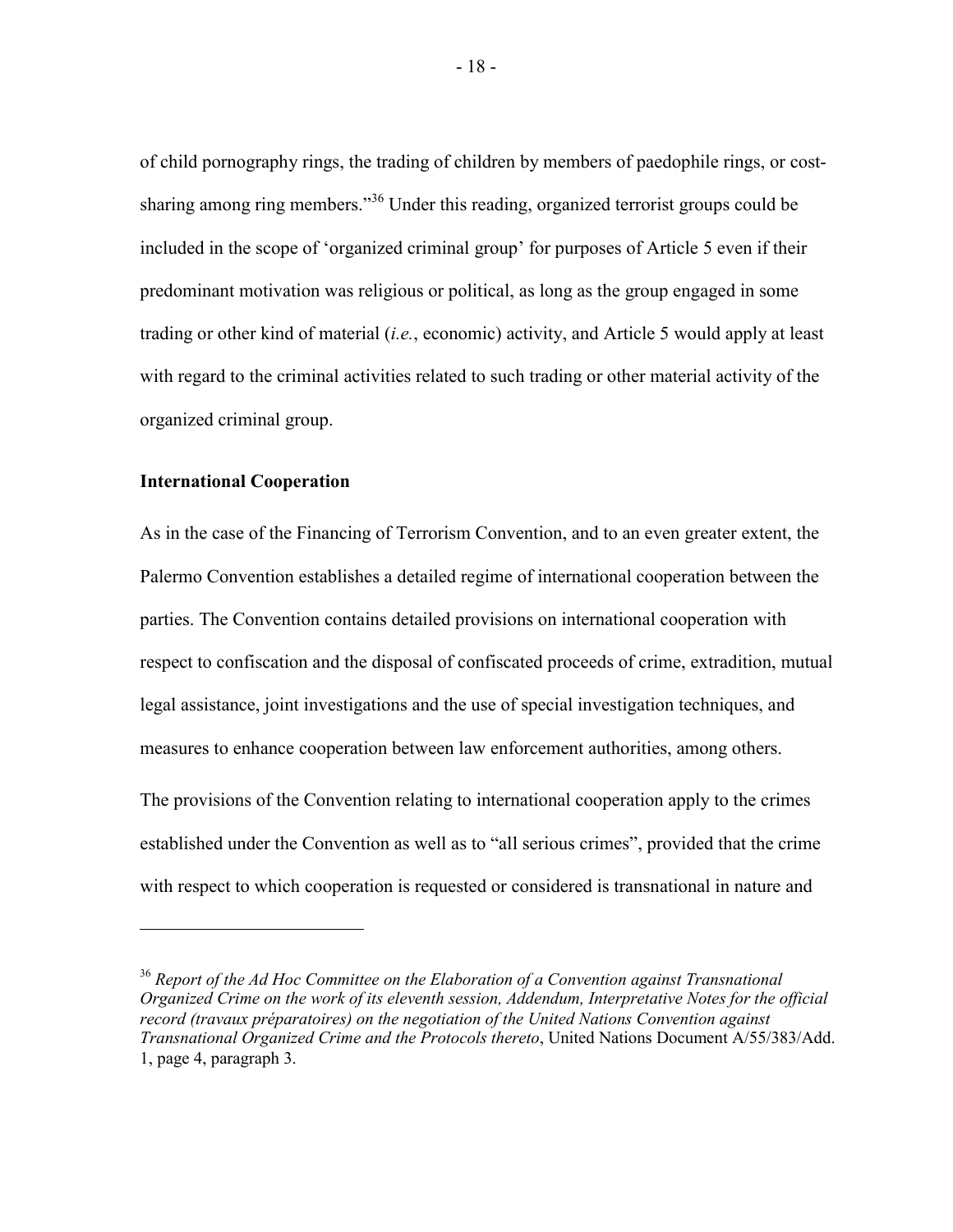that it involves an organized criminal group.<sup>37</sup> The definition of an organized criminal group for purposes of international cooperation is the same as for criminalization of participation in an organized criminal group. The scope for using the Convention as the basis for international cooperation in terrorism matters will depend on the interpretation the parties give to the "organized criminal organization" requirement. At a minimum, as in the case of criminalization, the Convention could be applied to crimes of terrorist organizations that provide them with a financial or other material benefit, independently of the ultimate religious or political motivation of the group. A broader view would hold that as long as an organized terrorist group engaged in some trading or other material activity, then it would fall under the definition of an organized criminal group, and all serious crimes involving such organized terrorist group would fall under the Convention.

### **Prevention of Money Laundering**

As is the case of the Convention for the Suppression of the Financing of Terrorism, the Palermo Convention sets out preventive measures to combat money laundering. And also as is the case of Convention for the Suppression of the Financing of Terrorism, the Palermo Convention divides its provisions into some that are mandatory, but of a rather general nature, and others that require Stated parties to consider implementing more detailed measures.

<sup>37</sup> Palermo Convention, Article 3, paragraph 1.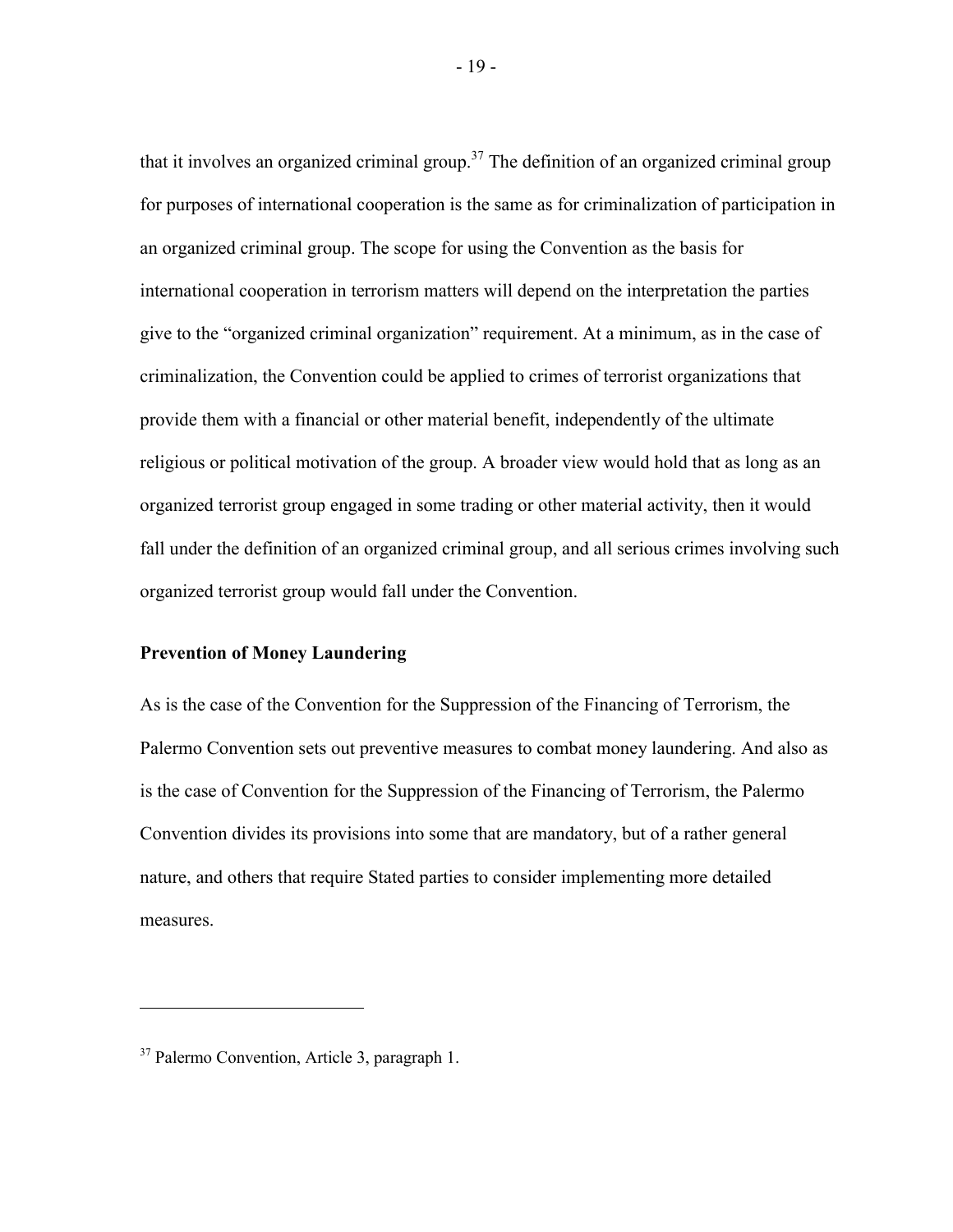The Convention requires parties to "institute a comprehensive domestic regulatory and supervisory regime for banks and non-bank financial institutions and, where appropriate, other bodies particularly susceptible to money-laundering […] in order to deter and detect all forms of money-laundering, which regime shall emphasize requirements for customer identification, record-keeping and the reporting of suspicious transactions<sup>338</sup> It also requires parties to ensure that their authorities dealing with money laundering have the ability to cooperate and exchange information at the national and international levels, and, to this end, requires them to consider the establishment of FIUs.<sup>39</sup> The Convention also requires State parties to consider taking measures to monitor cash movements across borders.<sup>40</sup> The Convention does not provide any more details to guide States parties in their implementation of these requirements, but it calls upon them to "use as a guideline the relevant initiatives or regional, interregional and multilateral organizations against money laundering", which the *travaux préparatoires* identify more precisely as the 40 FATF recommendations and the work of the Caribbean Financial Action Task Force, the Commonwealth, the Council of Europe, the Eastern and Southern African Anti-Money-Laundering Group and the Organization of American States.<sup>41</sup>

<sup>38</sup> *Ibid*., Article 7, paragraph 1 (a). The text of Article 7 is set out in Annex II.

<sup>39</sup> *Ibid*., Article 7, paragraph 1 (b).

<sup>40</sup> *Ibid*., Article 7, paragraph 2.

<sup>41</sup>*Report of the Ad Hoc Committee on the Elaboration of a Convention against Transnational Organized Crime on the work of its eleventh session, Addendum, Interpretative Notes for the official record (travaux préparatoires) on the negotiation of the United Nations Convention against Transnational Organized Crime and the Protocols thereto*, United Nations Document A/55/383/Add. 1, page 4, paragraph 17, supra, note 36.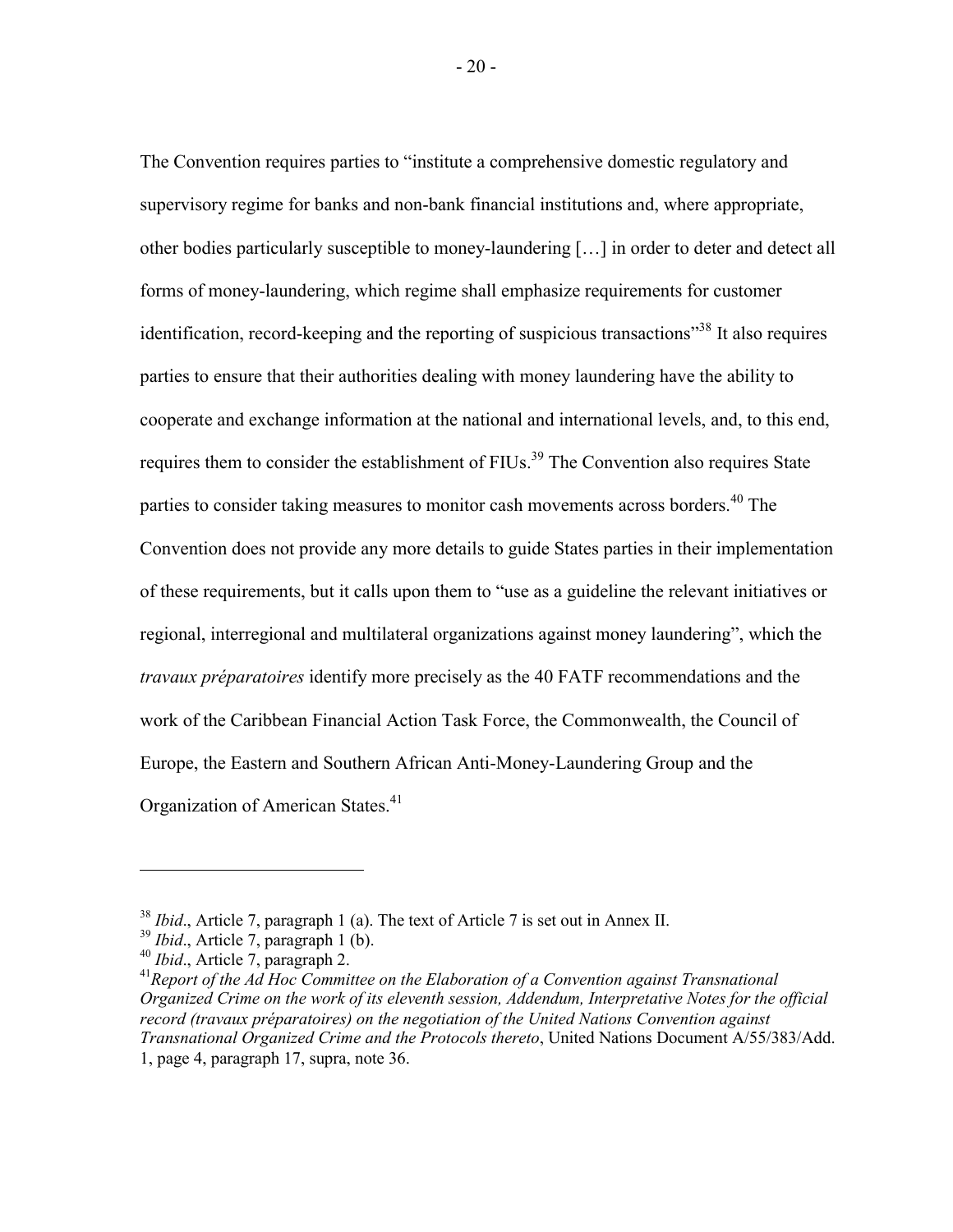#### **C. Resolutions of the United Nations Security Council**

The Security Council of the United Nations has been involved in the fight terrorism since 1989, and it has dealt with terrorism related to the situation in Afghanistan since 1999. With regard to the financing of terrorism, the Security Council has established a system for identifying terrorist organizations related to the Taliban and Al-Qaida, and for freezing their assets.

In October 1999, the Security Council adopted a resolution on the situation in Afghanistan, requesting the Taliban government in Afghanistan to cease to provide sanctuary to terrorists and turn in Usama bin Laden, and requiring all member States to freeze funds controlled by the Taliban. By the same resolution, the Security Council established a committee to follow up on its sanctions against the Taliban.<sup>42</sup> In December 2000, the Security Council adopted a further resolution deciding that members of the United Nations would freeze the assets of Usama bin Laden and others designated by the committee. The resolution also broadened the mandate of the committee and requested it to maintain, among other things, lists of individuals and entities associated with Usama bin Laden, and called on all States to report to the Committee on the measures they imposed in response to the resolution.<sup>43</sup> And in the aftermath of the September 2001 terrorist attacks, the Security Council adopted a further resolution in which it established a new Committee on Counter-terrorism with broad powers

1

<sup>42</sup> U.N. Security Council Res. 1267 (October 15, 1999).

<sup>43</sup> U.N. Security Council Res. 1333 (December 19, 2000).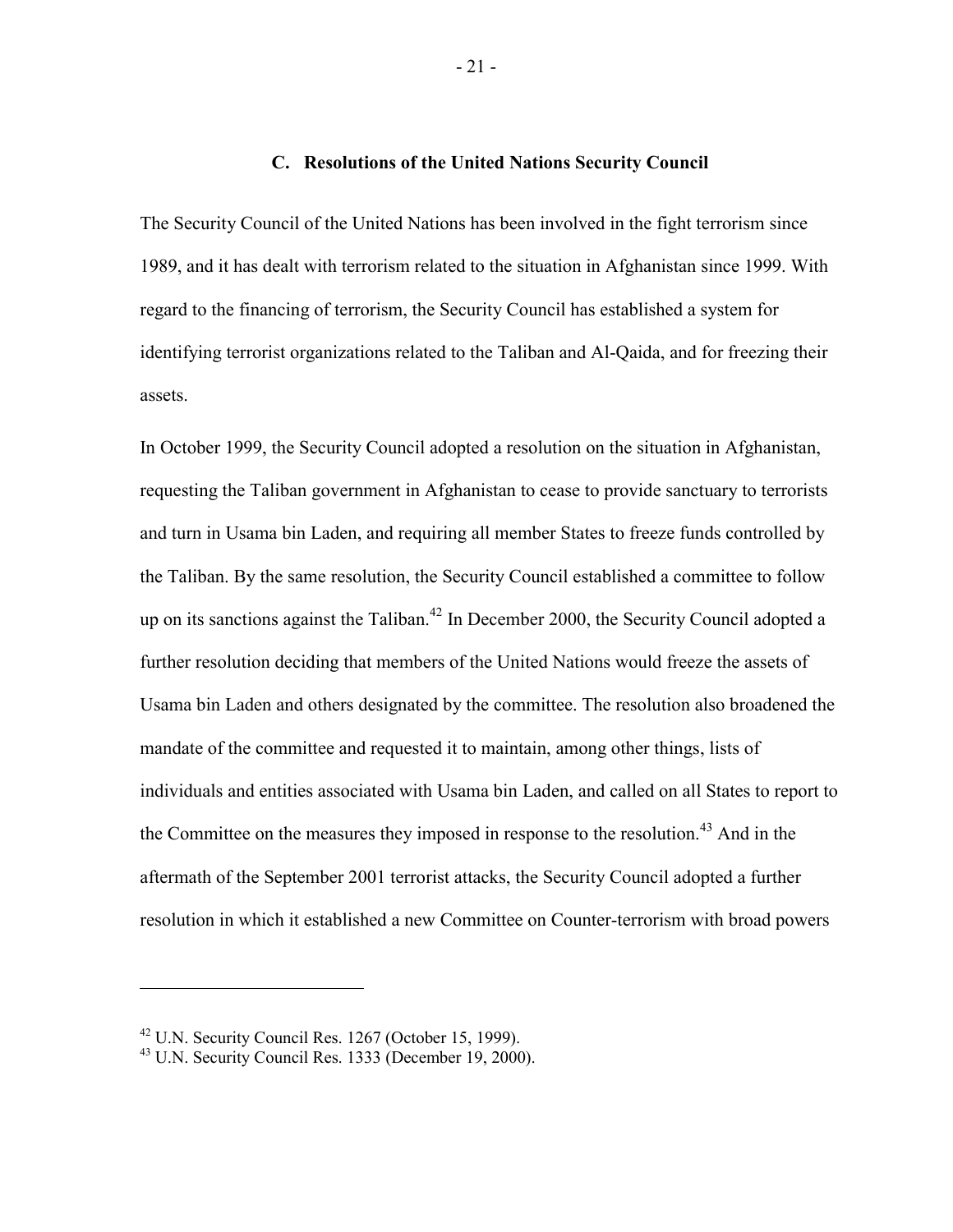to follow-up its decisions in this regard, and called on all members to report to the committee on the actions they had taken to implement them.<sup>44</sup>

These resolutions were taken under Chapter VII of the United Nations Charter, which deals with threats to international peace. Under Article 48 of the Charter, members of the United Nations are obligated to carry out the decisions adopted by the Security Council under Chapter VII of the Charter. As a result, all members of the UN are under an obligation to carry out the terms of the resolutions regarding the freezing of terrorist assets.

Through these actions, the Security Council established a mechanism by which internationally sanctioned lists of terrorist organizations are maintained, and United Nations member States are obligated to freeze their assets and report their actions to the Counterterrorism Committee.

### **III. THE EIGHT FATF SPECIAL RECOMMENDATIONS AND THE DRAFT METHODOLOGY**

The Security Council resolutions described above constitute binding obligations of the members of the United Nations. The two conventions are only binding on the States that have become parties to them, once the conventions have come into force. While such conventions provide the greatest degree of formal commitment on the part of States, the fact that they only apply to countries that have taken all the steps to become parties to them limits their geographical scope, at least in the first years after their being opened for signature and

<sup>44</sup> U.N. Security Council Res. 1373 (September 28, 2001).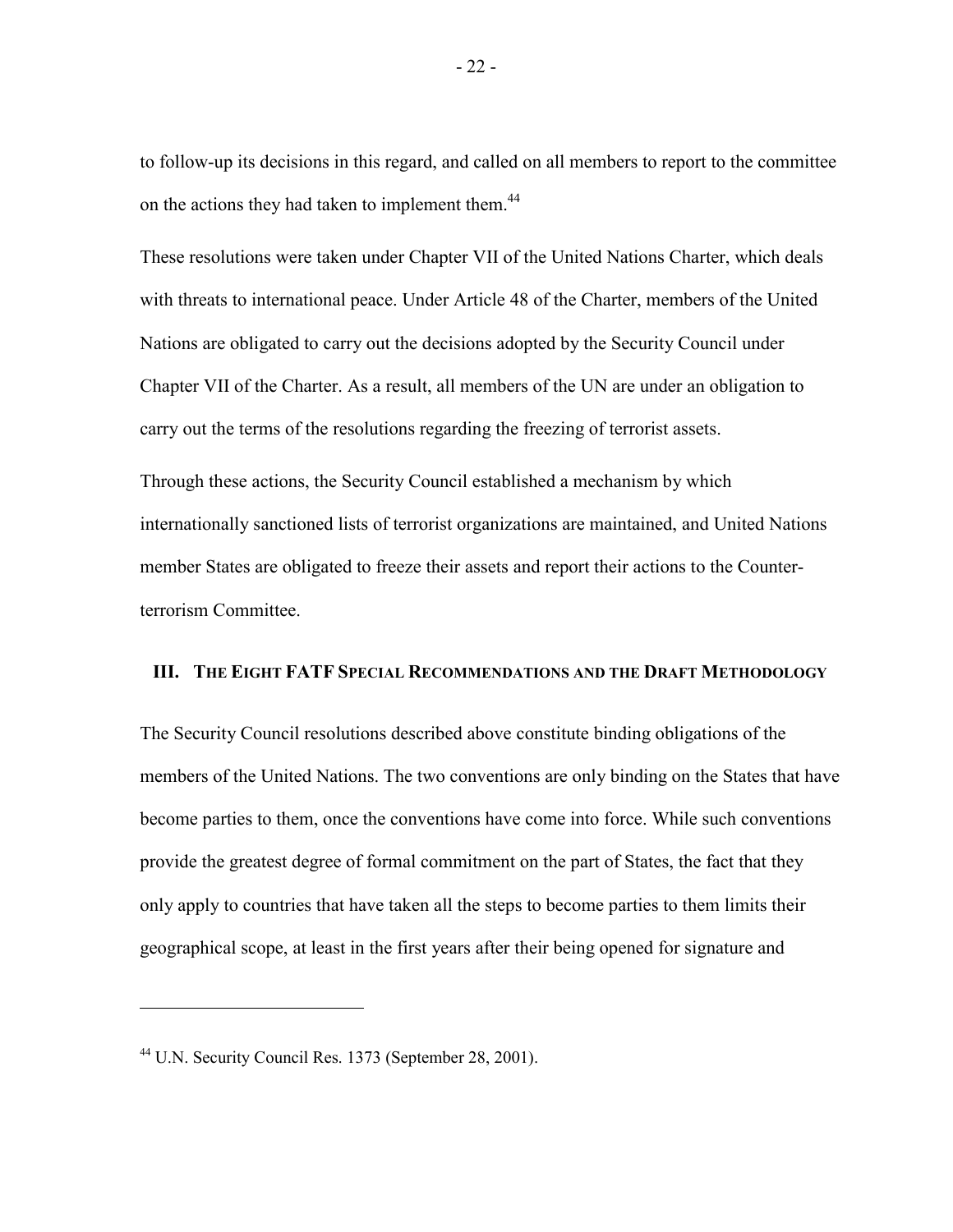accession. Moreover, the mechanisms for ensuring the implementation of these instruments vary. The implementation of the Security Council resolutions is closely monitored by the Anti-Terrorism Committee, and the Conference of the Parties may play a similar role with respect to the Palermo Convention. However, no such follow-up mechanism exists with respect to the Financing of Terrorism Convention.

The international community is also using other means to achieve its objectives of combating the financing of terrorism. These other means involve the use of methods that are formally less binding than the international instruments described above, but which have in common the possibility of wider geographical application, and greater flexibility (the process of modifying them is simpler than in the case of international conventions). The FATF is an example of such an informal mechanism, and so is the Draft Bank/Fund Methodology for Assessing Legal, Institutional and Supervisory/Regulatory Aspects of Anti-Money Laundering being developed by the Fund and other international organizations.

#### **A. The Eight FATF Special Recommendations on Terrorist Financing**

On October 29 and 30, 2001 the FATF met in Washington in an extraordinary Plenary and decided to expand its mandate beyond money laundering to include the financing of terrorism, and to also focus its energy and expertise on the world-wide effort to combat it. At the same meeting, the FATF adopted a new set of eight special recommendations on terrorist financing. Some of the recommendations reinforce actions taken in other fora. For example, the first recommendation calls on States to ratify and implement the International Convention for the Suppression of the Financing of Terrorist Financing and to implement the resolutions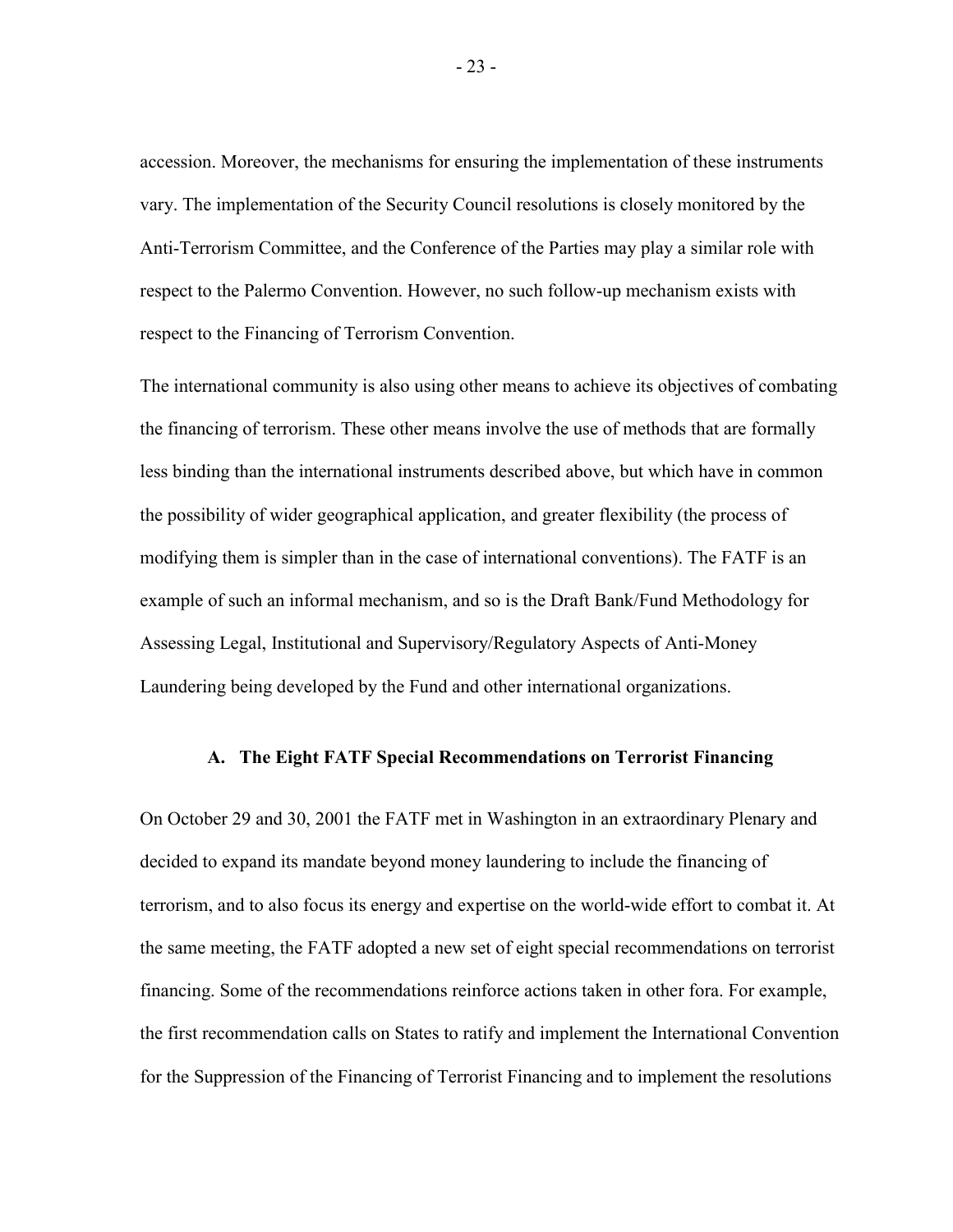of the United Nations Security Council. Other recommendations cover new ground, such as the use of charities or traditional forms of money transfer to finance terrorism.

The Special Recommendations require countries to:

- I. Take immediate steps to ratify and implement the relevant United Nations instruments, which are stated to be the for the Financing of Terrorism Convention and the United Nations resolutions relating to the prevention and suppression of the financing of terrorist acts, particularly United Nations Security Council Resolution 1373.
- II. Criminalize the financing of terrorism, terrorist acts and terrorist organizations.
- III. Freeze and confiscate terrorist assets.
- IV. Report suspicious transactions linked to terrorism.
- V. Provide the widest possible range of assistance to other countries' law enforcement and regulatory authorities for terrorist financing investigations.
- VI. Impose anti-money laundering requirements on alternative remittance systems.
- VII. Strengthen customer identification measures in international and domestic wire transfers.
- VIII. Ensure that entities, in particular non-profit organizations, cannot be misused to finance terrorism.

Also in October 2001, the FATF asked its members to undertake a self-assessment of their implementation of the special recommendations, to be submitted by May 1, 2002. The same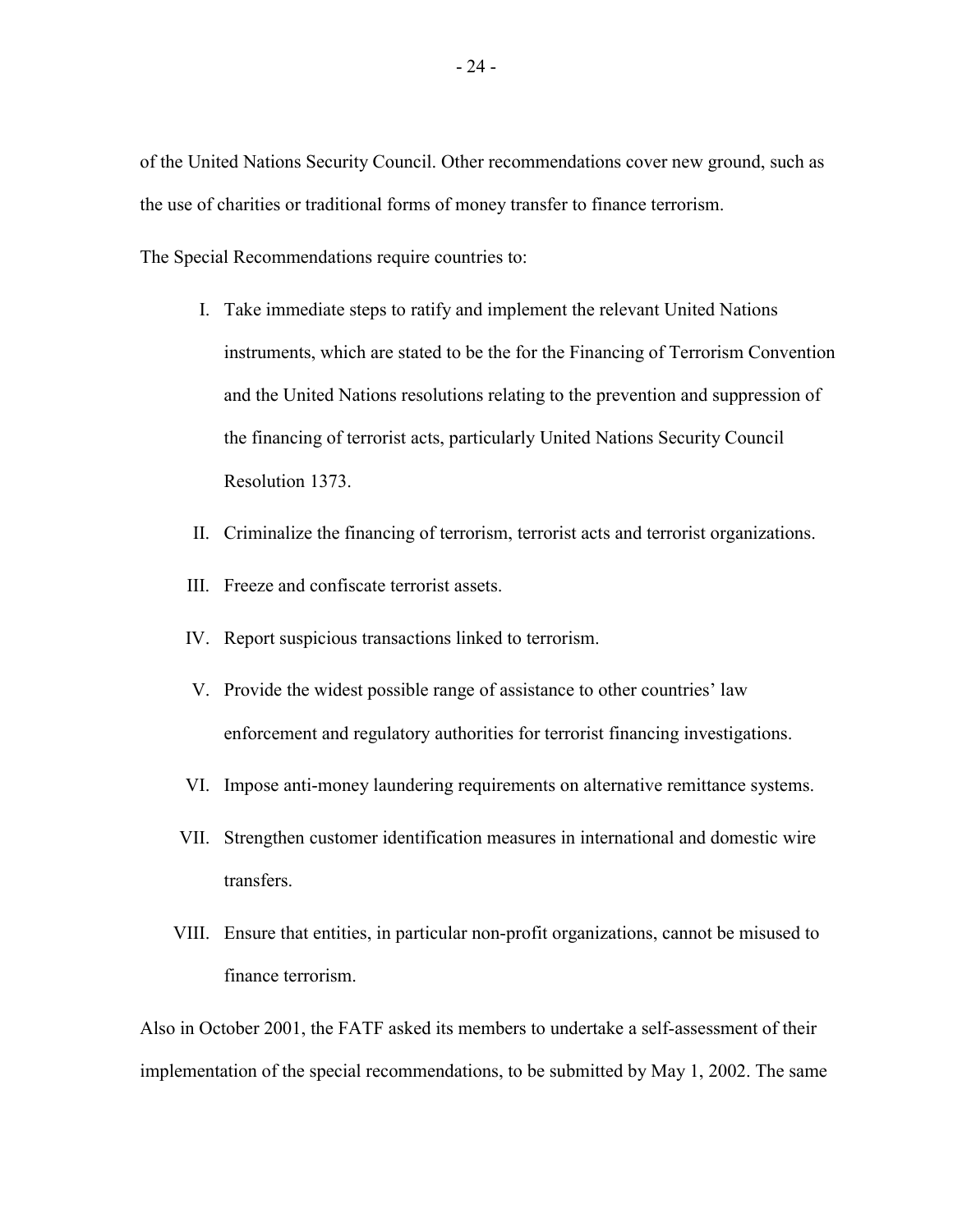invitation was later issued to all countries of the world. In March 2002, the FATF Secretariat issued a Self-assessment Questionnaire on the eight Special Recommendations, and a Guidance Note for the Special Recommendations.<sup>45</sup> In June 2002, the FATF was to initiate a process to identify jurisdictions that lack appropriate measures to combat terrorist financing and to discuss its next steps, including the possibility of counter-measures, for jurisdictions that do not adequately counter terrorist financing.

The inclusion of the Financing of Terrorism Convention and the Security Council Resolutions in the new recommendations will bring the matter of the coming into force and implementation of the Convention and of the implementation of the Security Council Resolutions within the framework of the assessment undertaken by the FATF of the measures taken by its members in implementation of its Special Recommendations. Since the resolutions of the Security Council are fully binding on the members of the United Nations, and their implementation is monitored by the Security Council's Anti-terrorism Committee, the actions of the FATF in this regard may be expected to be limited. With respect to the Financing of Terrorism Convention, however, its inclusion in the Special Recommendations will bring pressure on countries to ratify and implement it, and this may accelerate the rate at which FATF member countries ratify it, as well as enhance its full and uniform implementation by FATF member countries.

<sup>45</sup> FATF Secretariat, *Self-Assessment Questionnaire: FATF Special Recommendations on Terrorist Financing*, and *Guidance Note for the Special Recommendations on Terrorist Financing and the Self-assessment Questionnaire*, March 27, 2002.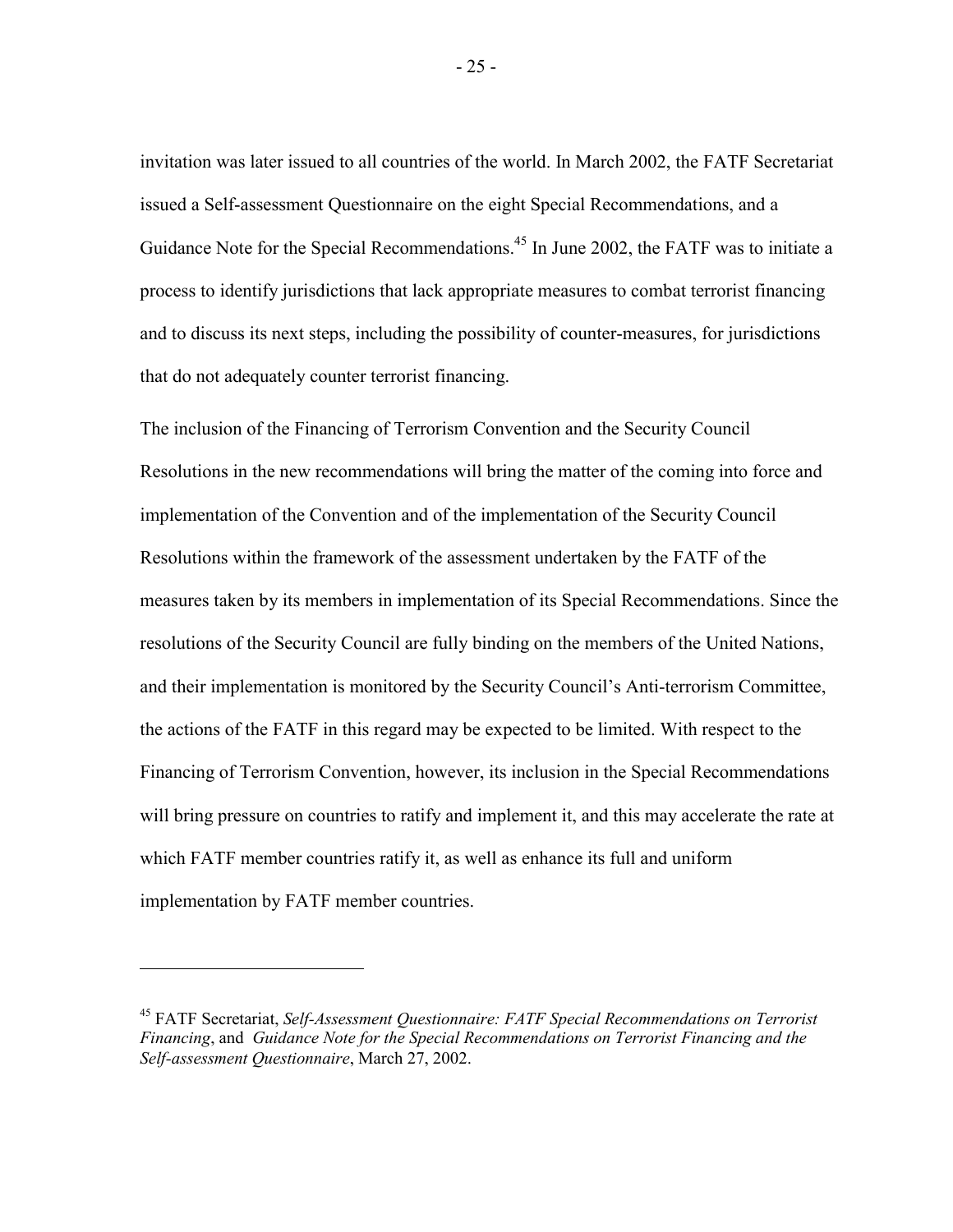#### **B. Financing of Terrorism Elements in the Draft Methodology**

As the preceding sections have showed, when the Fund, together with other organizations, started developing its program of assessment of the anti-money laundering measures of its member countries, it was not facing a void, but rather a significant web of relevant internationally developed criteria. At the outset, the Fund generally recognized the FATF 40 recommendations "as the appropriate international standard for combating money laundering,<sup>346</sup> and these were adapted and made operational in the draft Methodology. When in October 2001, the FATF adopted the eight Special Recommendations on Terrorist Financing, those were integrated into the draft Methodology. The draft Methodology incorporates both sets of recommendations in a single document.<sup>47</sup> Compliance with the antifinancing of terrorism criteria of the Draft Methodology will be assessed together with the anti-money laundering aspects. This is to be contrasted to the FATF, which so far is treating its eight Special Recommendations on Terrorism Financing as separate from its earlier 40 Recommendations on Money Laundering.

Taking the Special Recommendations as the international standard, the Draft Methodology requires the criminalization of terrorism financing, broadens other criteria related to money laundering to include terrorism financing, and contains additional criteria reflecting specifically some of the Special Recommendations.

1

<sup>46</sup> International Monetary Fund, International Monetary and Financial Committee (IMFC), communiqué of April 29, 2001, paragraph 14.

 $47$  References to the draft Methodology are to the April 2002 version (this document has not been published).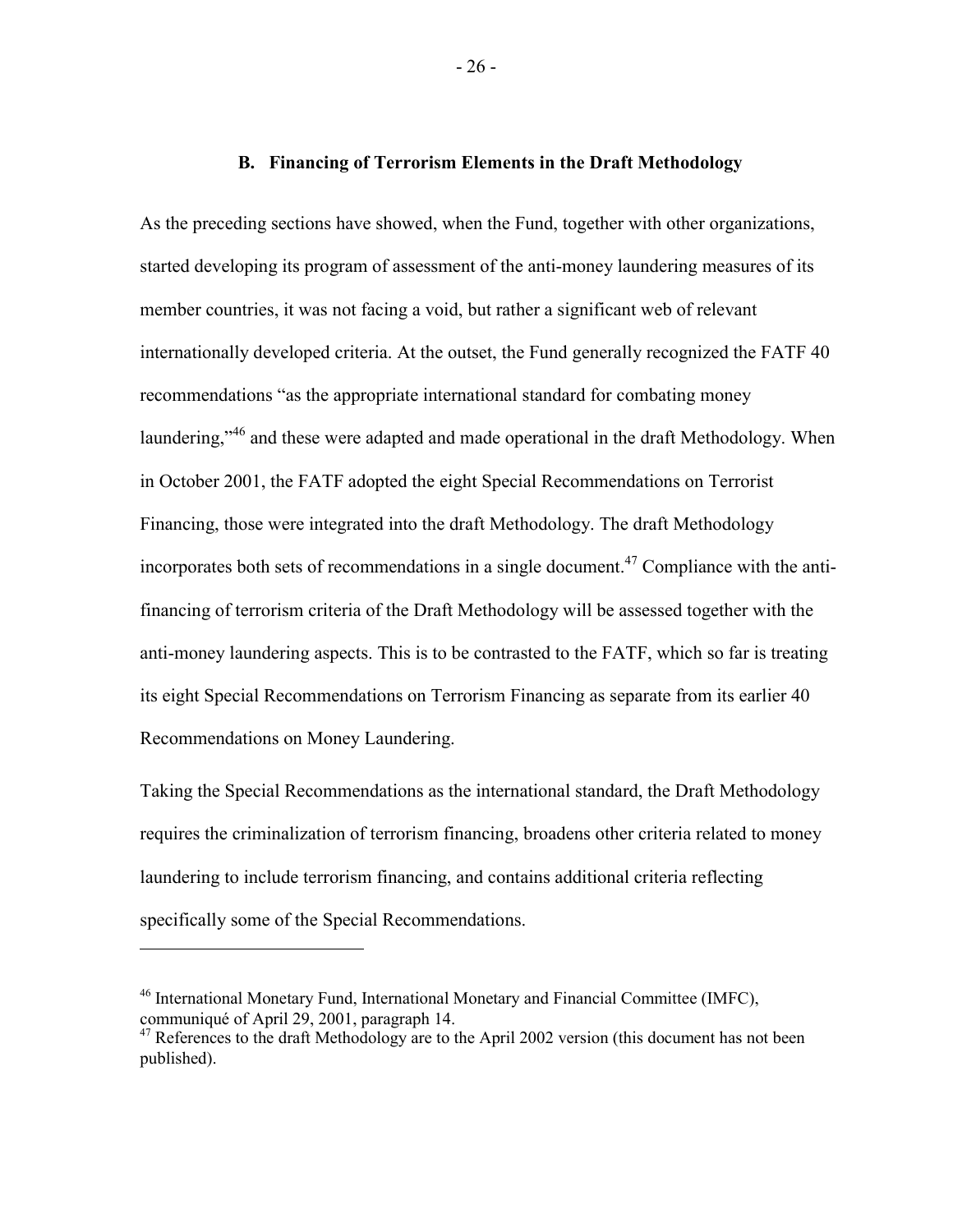#### **Criminalizing the Financing of Terrorism**

The most important consequence of the addition of terrorism financing to the concerns of the Draft Methodology is the requirement to criminalize it. The Draft Methodology states that money laundering and the financing of terrorism should be criminalized as serious offenses and that the definitions should be consistent with those of the Financing of Terrorism Convention.<sup>48</sup> To this end, the Draft Methodology requires countries to sign and ratify the Convention. But, and by contrast to the FATF, it also requires the signature and ratification of the Palermo Convention, presumably in view of the recognition of the 'growing links' between organized criminal organizations and terrorist crimes, and also because the Palermo Convention is the only global legal instrument which incorporates the principle that States parties should widen predicate offenses to include all serious crimes.

Paragraph 3.5 of the Draft Methodology requires that predicate offenses for money laundering extend to all serious crimes, including the financing of terrorism. The extension of predicate offenses to all serious crimes is consistent with the Palermo Convention.

The Draft Methodology does not require countries to respond to the United Nations Security Council Resolutions. The reason for this would appear to be that since the members of the United Nations are already under an international obligation to carry out these resolutions adopted under Chapter VII of the Charter of the United Nations, and the Security Council has

<sup>48</sup> Draft Methodology, paragraph 3.1.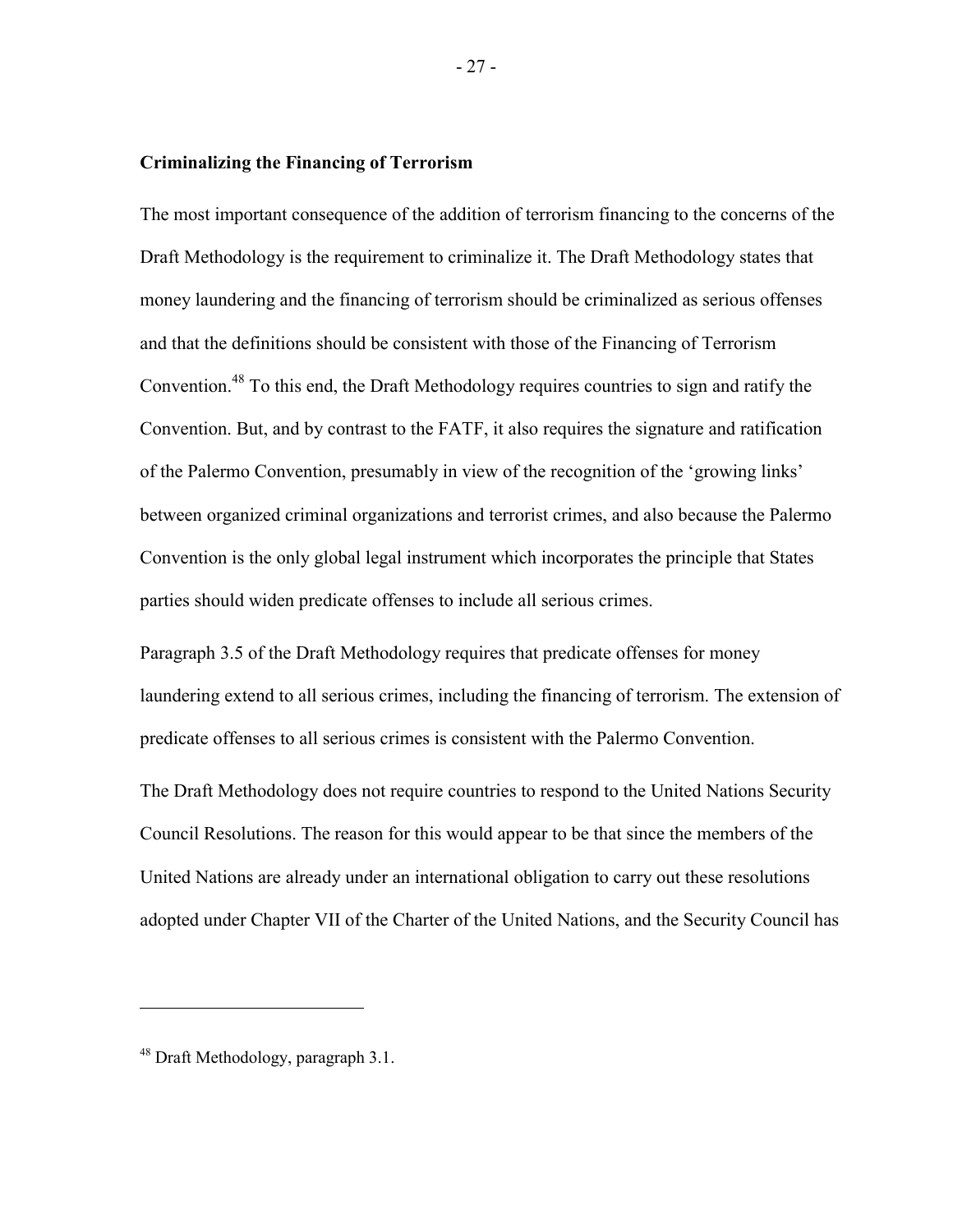established an effective monitoring mechanism in the form of the Counter-terrorism Committee, there was no need to duplicate these efforts.

## **Broadening Other Criteria to Include a CFT Component**

Some of the Special Recommendations require that actions countries should take in response to the 40 FATF recommendation on money laundering be extended to cover terrorism financing. The Draft Methodology takes this requirement into account and the relevant criteria related to anti-money laundering measures are extended to include the financing of terrorism. For example, the definition of the suspicious transactions that financial service providers must report includes transactions suspected of being related to terrorism financing.49 Similarly, with respect to freezing and confiscation of criminal assets, the requirement to be able to confiscate criminal assets includes assets used to finance terrorism.<sup>50</sup> The requirement for financial service providers to have appropriate internal procedures includes procedures to prevent their being used to finance terrorism.<sup>51</sup> The criteria of the Draft Methodology regarding international cooperation also cover terrorism financing as well as money laundering.<sup>52</sup>

1

<sup>49</sup> *Ibid*., paragraph 1c.4.

<sup>50</sup> *Ibid*., paragraph 4.2.

<sup>51</sup> *Ibid*., paragraph 1d.1.

<sup>52</sup> *Ibid*., paragraphs 6.1 and 6.2.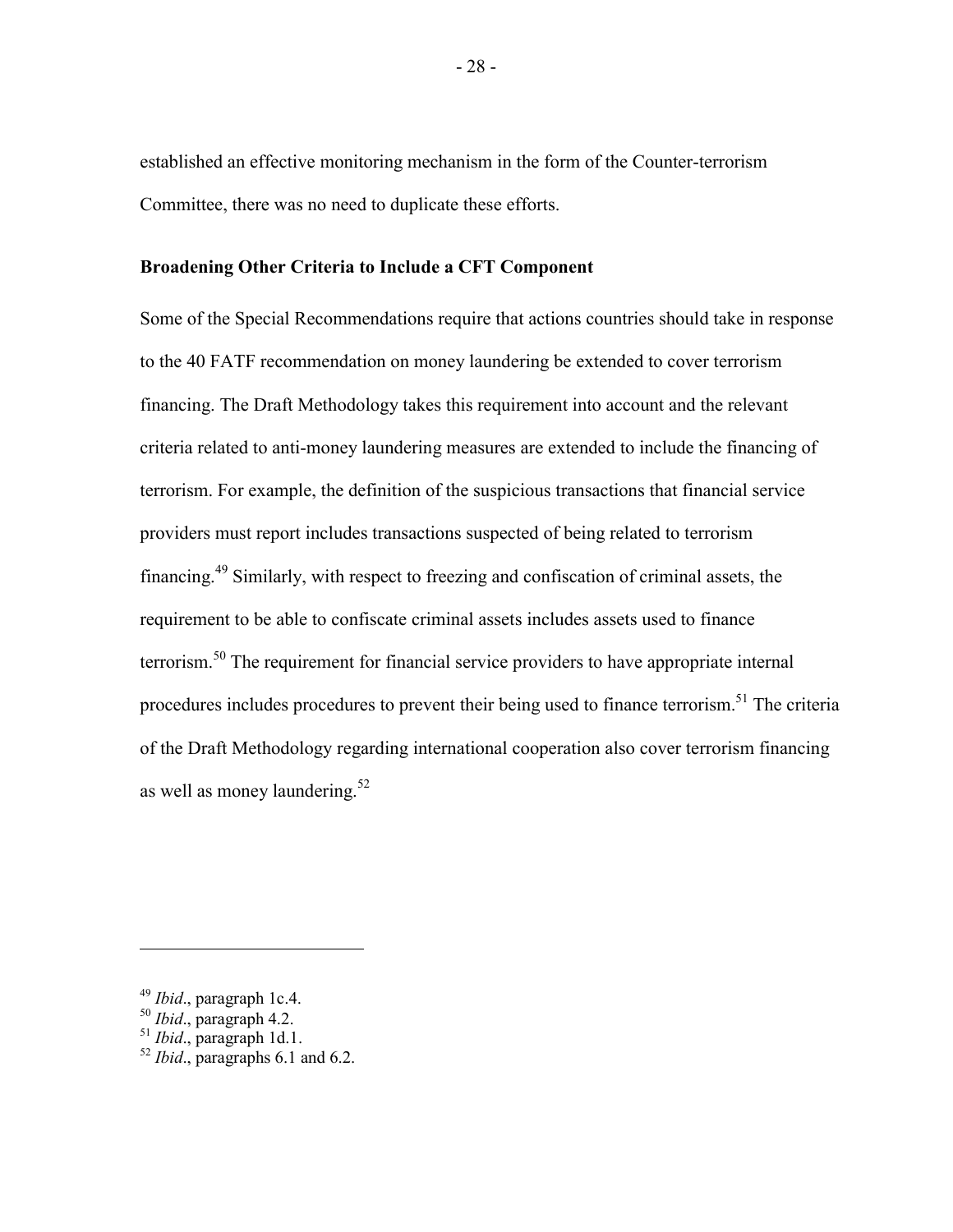## **Adding New Criteria**

In some cases, the Special Recommendation are reflected in specific criteria of the Draft Methodology. Two such cases may be mentioned.

*Alternative remittances.* Special Recommendation VI would require the licensing or registration of all persons or legal entities that provide money transmission services, even informal ones, and their submission to all the FATF Recommendations that apply to banks and non-bank financial institutions. Given the difficulty of implementing such a proposal in the short term, the Draft Methodology establishes a more modest immediate objective and requires that authorities pay enhanced scrutiny to entities susceptible of being used as conduits for criminal proceeds or financing of terrorism.<sup>53</sup>

*Non profit organizations.* Special Recommendation VIII requires countries to ensure that charitable organizations cannot be misused by terrorist organizations posing as legitimate entities, to exploit legitimate entities as conduits for terrorist financing, and to conceal or obscure the clandestine diversion of funds intended for legitimate purposes to terrorist organizations. The Draft Methodology broadens the requirement, and attempts to give it a more specific content. It broadens it to a larger group of entities, which consists of shell corporations, trust and company service providers charitable and not-for-profit organizations, or other similar entities. And it sharpens the requirement by requiring countries adopt laws

<sup>53</sup> *Ibid*., paragraph 2.4.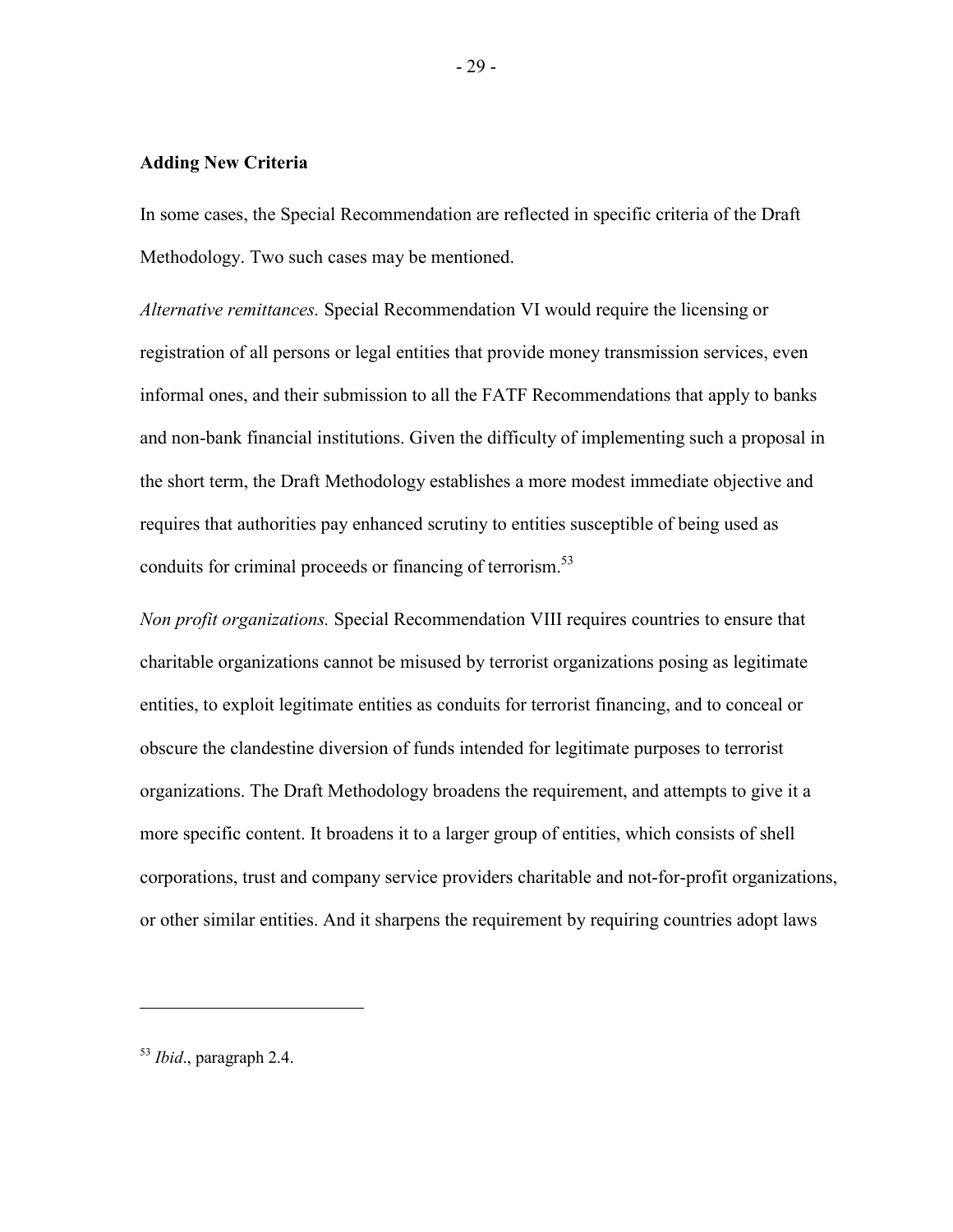authorizing government officials to require these entities to produce names of their controlling owners/shareholders/trustees.<sup>54</sup>

## **IV. CONCLUSION**

The Draft Methodology incorporates the criteria that have been developed internationally to prevent, detect and prosecute the financing of terrorism. These criteria are concerned with the repression of acts of financing terrorism under criminal law, and with the development of a regulatory and supervisory framework that will make it more difficult for terrorists to move funds in financial systems. The Draft Methodology incorporates criteria related to the financing of terrorism into a single document that also includes criteria related to money laundering. In this way, measures taken by countries related to the financing of terrorism will be assessed at the same time, and using the same methodology document, as measures taken related to money laundering.

<sup>54</sup> *Ibid*., paragraph 2.5.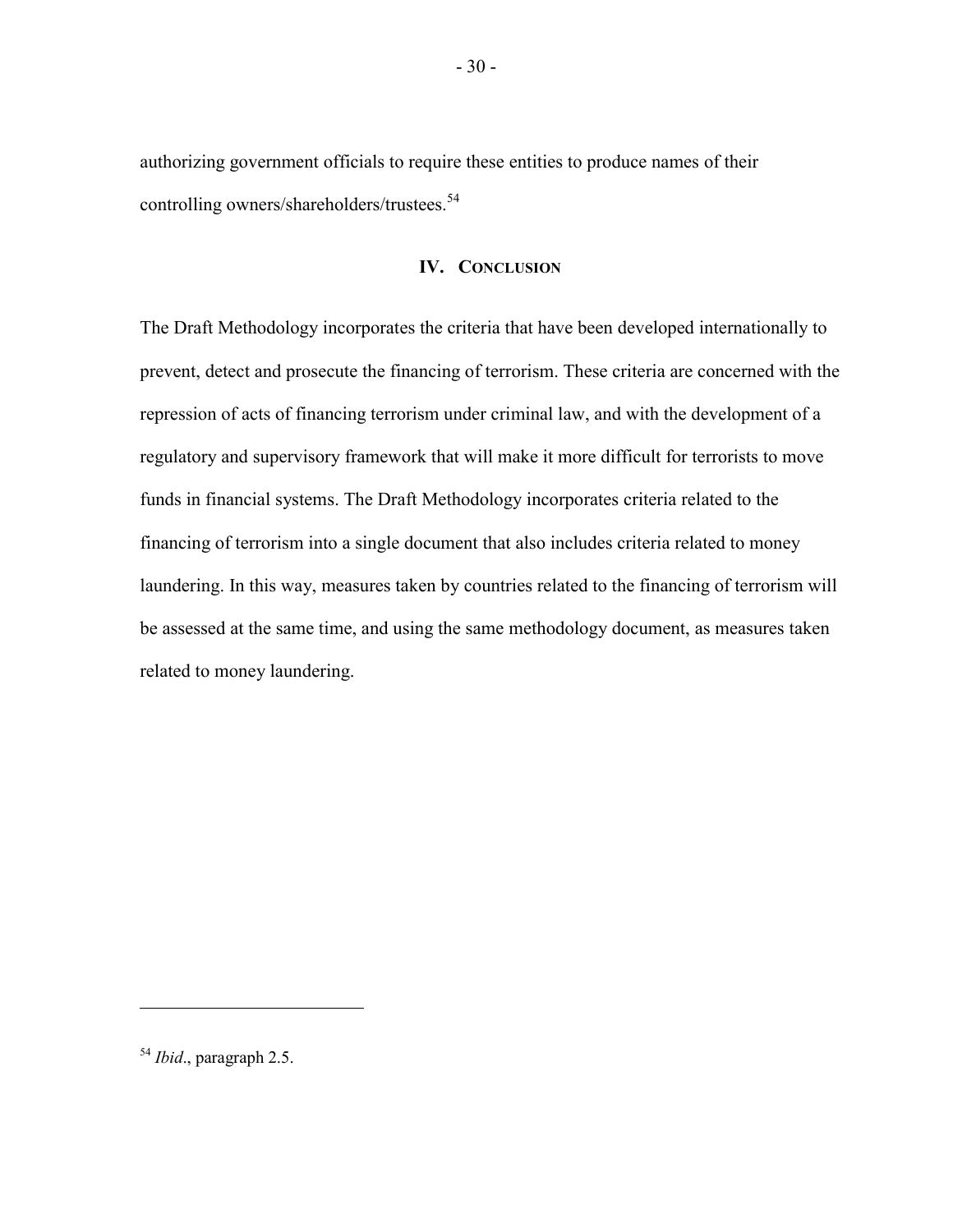## **ANNEX I**

#### **THE INTERNATIONAL CONVENTION FOR THE SUPPRESSION OF THE FINANCING OF TERRORISM**

## **PROVISIONS ON PREVENTION OF TERRORISM FINANCING**

#### *Article 18*

1. States Parties shall cooperate in the prevention of the offences set forth in article 2 by taking all practicable measures, *inter ali*a, by adapting their domestic legislation, if necessary, to prevent and counter preparations in their respective territories for the commission of those offences within or outside their territories, including:

*(*a) Measures to prohibit in their territories illegal activities of persons and organizations that knowingly encourage, instigate, organize or engage in the commission of offences set forth in article 2;

*(*b) Measures requiring financial institutions and other professions involved in financial transactions to utilize the most efficient measures available for the identification of their usual or occasional customers, as well as customers in whose interest accounts are opened, and to pay special attention to unusual or suspicious transactions and report transactions suspected of stemming from a criminal activity. For this purpose, States Parties shall consider:

(i) Adopting regulations prohibiting the opening of accounts, the holders or beneficiaries of which are unidentified or unidentifiable, and measures to ensure that such institutions verify the identity of the real owners of such transactions;

(ii) With respect to the identification of legal entities, requiring financial institutions, when necessary, to take measures to verify the legal existence and the structure of the customer by obtaining, either from a public register or from the customer or both, proof of incorporation, including information concerning the customer's name, legal form, address, directors and provisions regulating the power to bind the entity;

(iii) Adopting regulations imposing on financial institutions the obligation to report promptly to the competent authorities all complex, unusual large transactions and unusual patterns of transactions, which have no apparent economic or obviously lawful purpose, without fear of assuming criminal or civil liability for breach of any restriction on disclosure of information if they report their suspicions in good faith;

(iv) Requiring financial institutions to maintain, for at least five years, all necessary records on transactions, both domestic and international.

2. States Parties shall further cooperate in the prevention of offences set forth in article 2 by considering:

*(*a) Measures for the supervision, including, for example, the licensing, of all money-transmission agencies;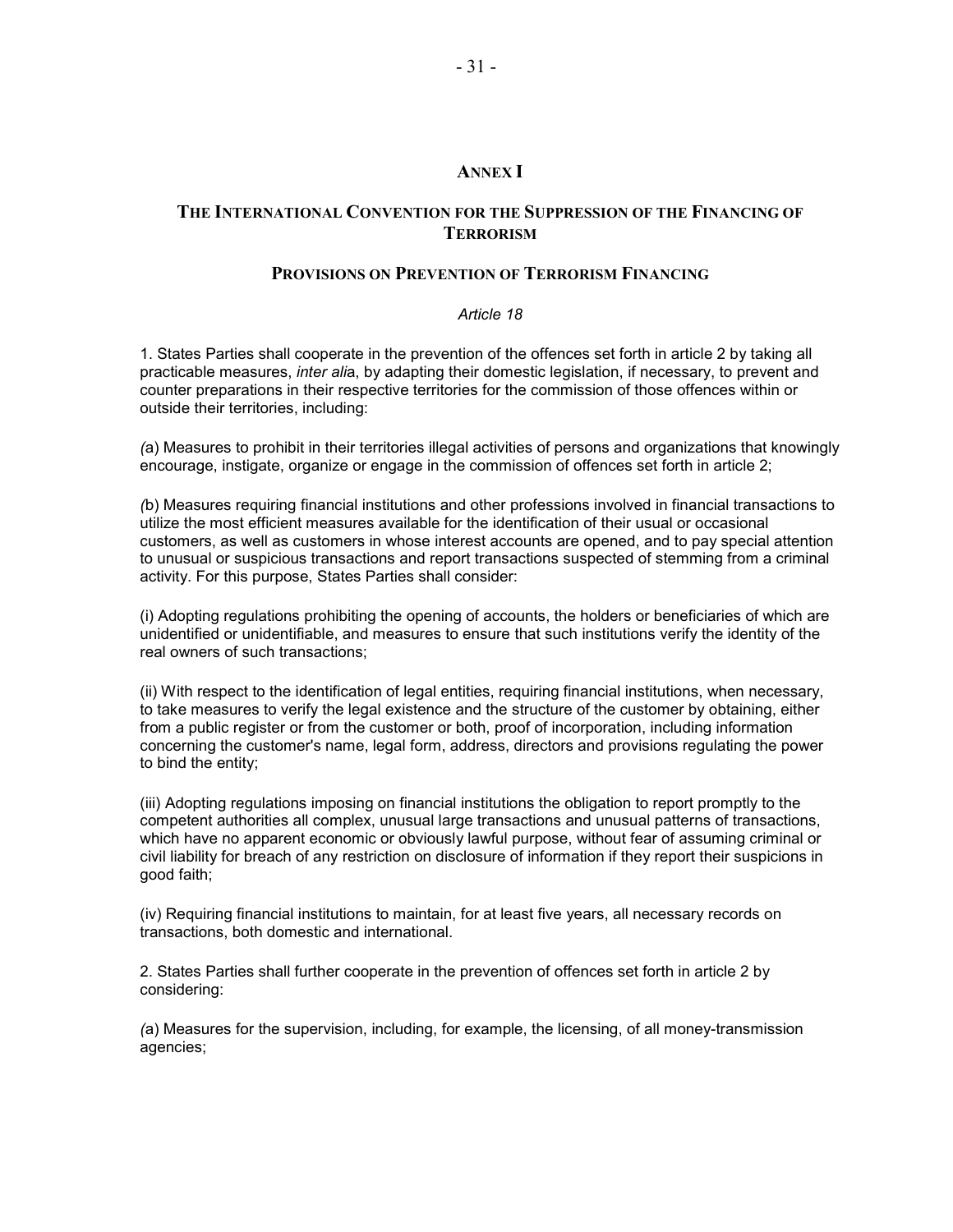*(*b) Feasible measures to detect or monitor the physical cross-border transportation of cash and bearer negotiable instruments, subject to strict safeguards to ensure proper use of information and without impeding in any way the freedom of capital movements.

3. States Parties shall further cooperate in the prevention of the offences set forth in article 2 by exchanging accurate and verified information in accordance with their domestic law and coordinating administrative and other measures taken, as appropriate, to prevent the commission of offences set forth in article 2, in particular by:

*(*a) Establishing and maintaining channels of communication between their competent agencies and services to facilitate the secure and rapid exchange of information concerning all aspects of offences set forth in article 2;

*(*b) Cooperating with one another in conducting inquiries, with respect to the offences set forth in article 2, concerning:

(i) The identity, whereabouts and activities of persons in respect of whom reasonable suspicion exists that they are involved in such offences;

(ii) The movement of funds relating to the commission of such offences.

4. States Parties may exchange information through the International Criminal Police Organization (Interpol).